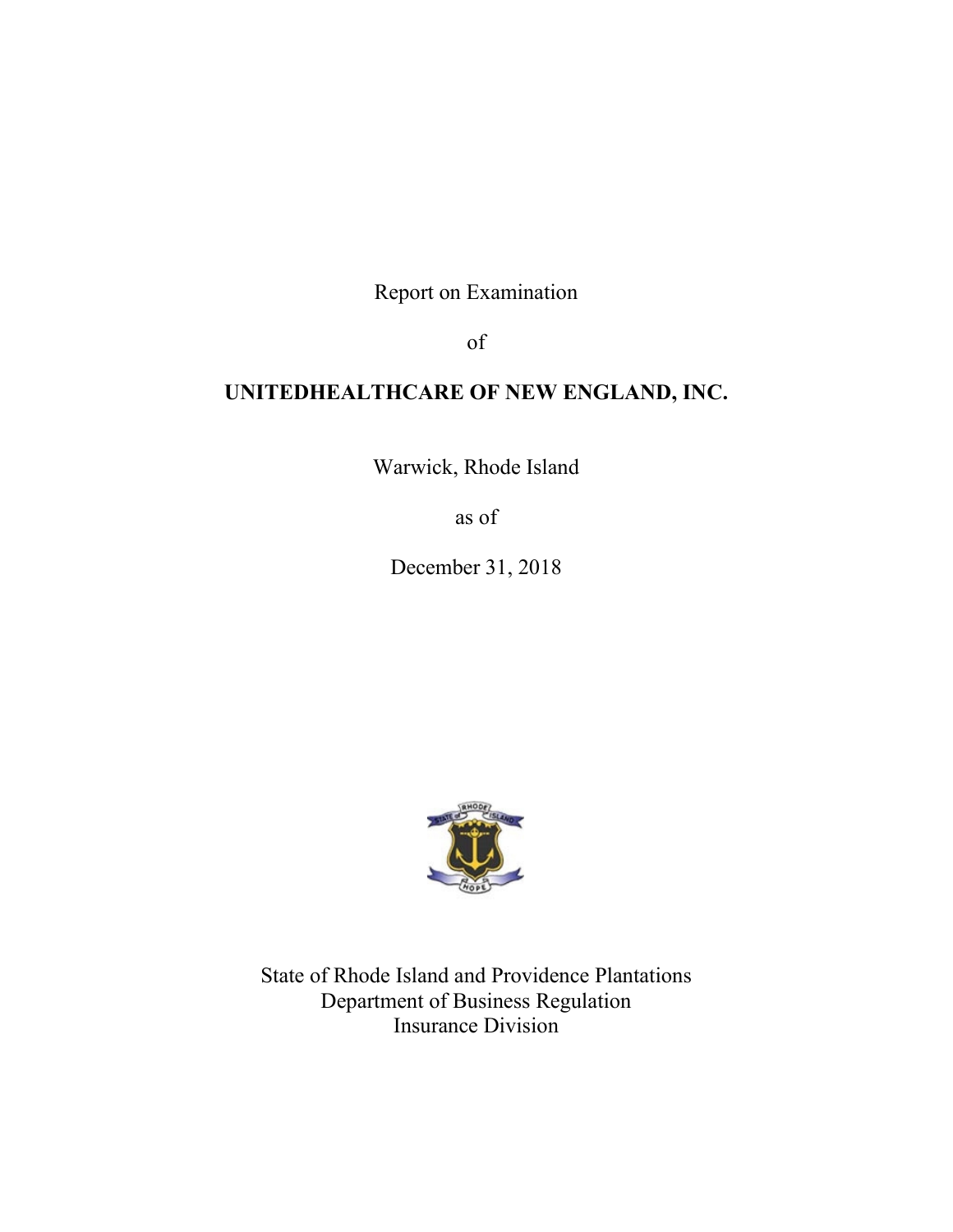

**State of Rhode Island and Providence Plantations OFFICE OF THE HEALTH INSURANCE COMMISSIONER 1511 Pontiac Avenue, Bldg. 69-1 Cranston, Rhode Island 02920** 

## **ADOPTION ORDER - (OHIC)**

The attached Report of Examination as of December 31, 2018, of the condition and affairs of

# UNITEDHEALTHCARE OF NEW ENGLAND, INC.

was recently completed by duly qualified examiners, pursuant to the provisions of the Rhode Island General Laws.

Due consideration has been given to the comments of the examiners regarding the operation of the Company and its financial condition, as reflected in the report.

It is therefore ORDERED that said Report be, and it is hereby, adopted and filed and made an official record of this Department as of this date.

Department of Business Regulation

Marie Harin

 Marie L. Ganim, PhD Dated: 6/11/2020 Health Insurance Commissioner

\_\_\_\_\_\_\_\_\_\_\_\_\_\_\_\_\_\_\_\_\_\_\_\_\_\_\_\_\_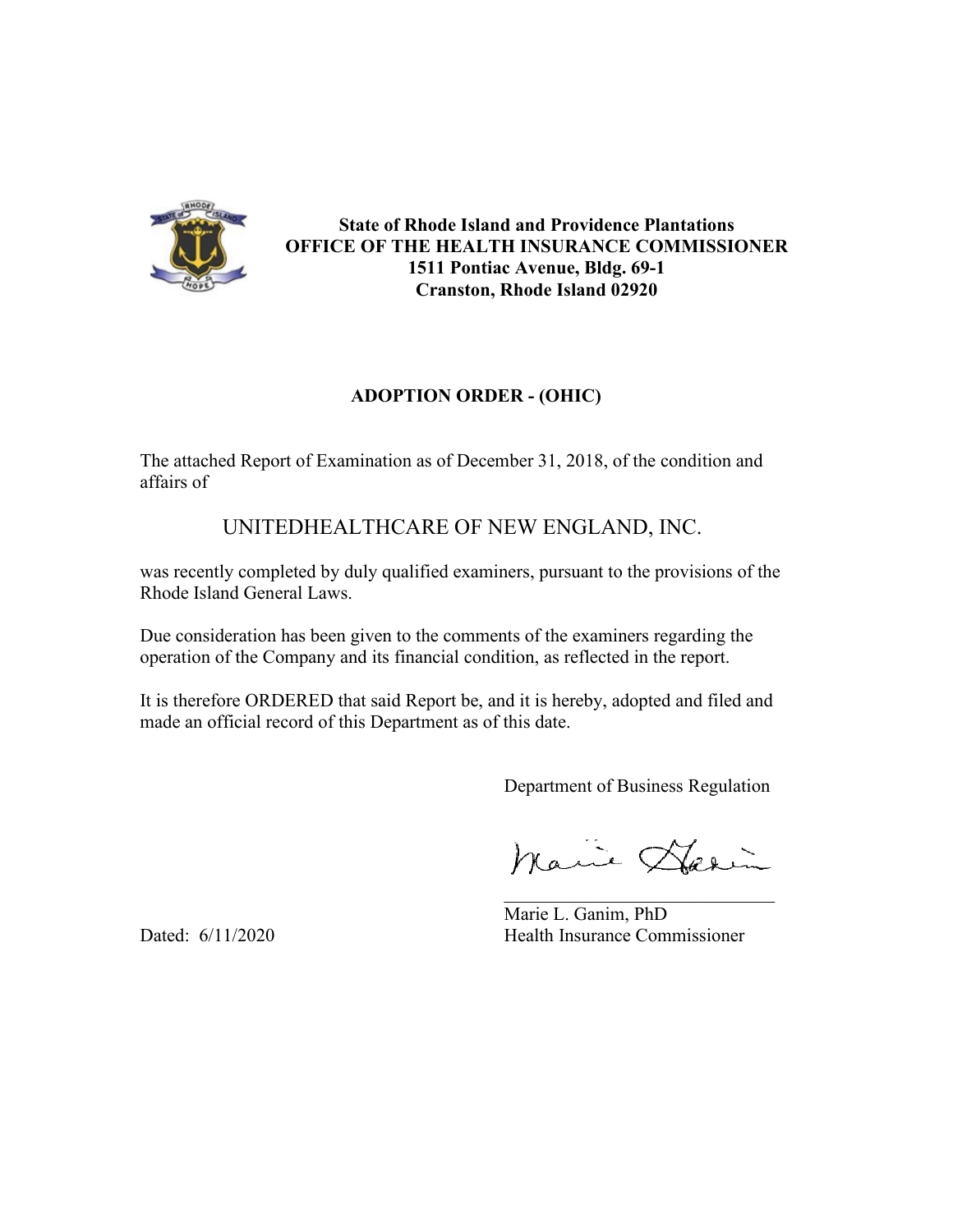## **TABLE OF CONTENTS**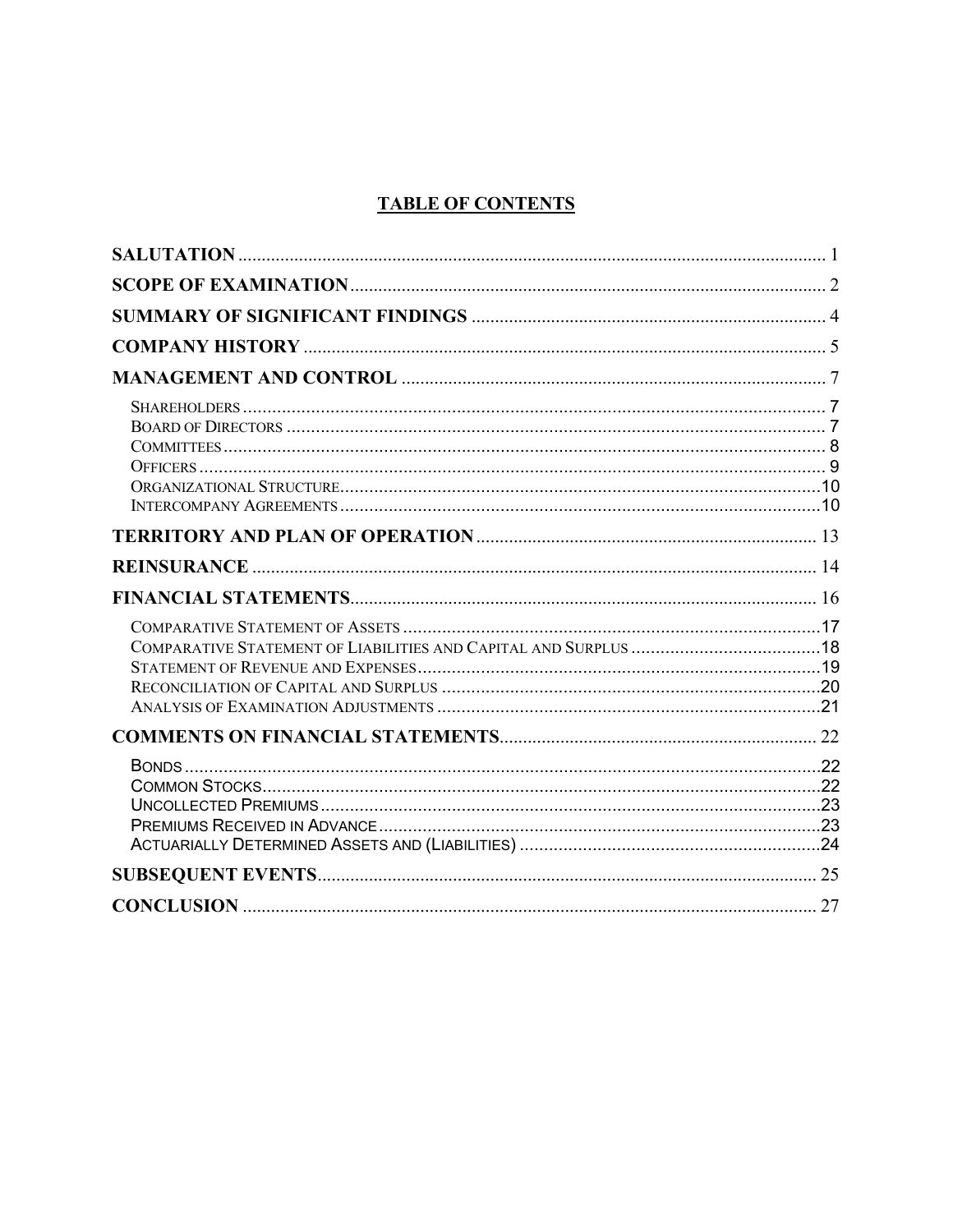### **SALUTATION**

June 2, 2020

<span id="page-3-0"></span>Marie L. Ganim, PhD Health Insurance Commissioner State of Rhode Island and Providence Plantations Office of the Health Insurance Commissioner 1511 Pontiac Avenue, Bldg. 69-1 Cranston, Rhode Island 02920

Dear Commissioner Ganim:

In accordance with your instructions and pursuant to Chapters 13.1 and 35 of Title 27 of the General Laws of the State of Rhode Island, an examination has been made as of December 31, 2018, of the financial condition and affairs of

### **UNITEDHEALTHCARE OF NEW ENGLAND, INC.**

located at 475 Kilvert Street, Suite 310, Warwick, Rhode Island. The report of such examination is herewith submitted.

UnitedHealthcare of New England, Inc. (also referred to as "UHCNE" or the "Company") was previously examined as of December 31, 2014, and both the current and prior examinations were conducted by the Insurance Division of the State of Rhode Island ("Insurance Division").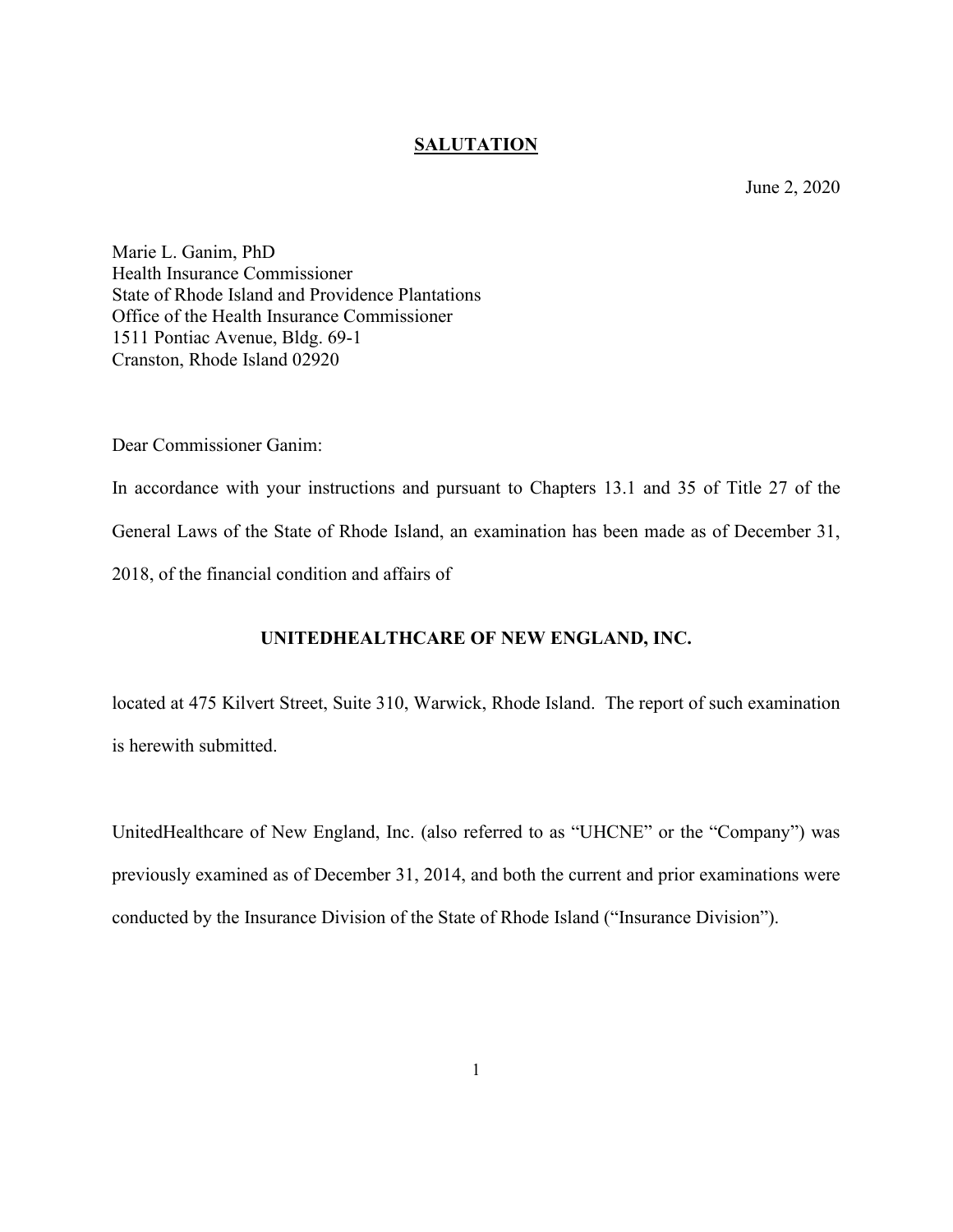#### **SCOPE OF EXAMINATION**

<span id="page-4-0"></span>The current examination covered the four-year period from January 1, 2015 through December 31, 2018 and was performed in compliance with the above-mentioned sections of the General Laws of the State of Rhode Island, as amended. The current examination was conducted in accordance with the National Association of Insurance Commissioners ("NAIC") *Financial Condition Examiners Handbook* ("Handbook") risk-focused examination process, and was performed in conjunction with the 2018 full-scope coordinated multi-state risk-focused examination ("2018 Coordinated Exam") of the UnitedHealth Group ("UHG"). The 2018 Coordinated Exam consisted of 15 entities within the UHG holding company system, including 10 Health Maintenance Organizations ("HMOs"), a Limited Health Services Organization ("LHSO"), an Organized Delivery System ("ODS"), and three Life, Accident, and Health insurers. The Nevada Department of Insurance served as the exam facilitator for the 2018 Coordinated Exam, with Connecticut serving as the Overall Lead State. In addition to Nevada, the states of Arkansas, Georgia, Nebraska, New Jersey, New York, Ohio, and Rhode Island participated in the Coordinated Exam, which encompassed the following entities:

| Name of Insurer                                | <b>Type</b>                           | <b>State of</b><br><b>Domicile</b> |
|------------------------------------------------|---------------------------------------|------------------------------------|
| Health Plan of Nevada, Inc.                    | Organized Delivery System (ODS)       | NV                                 |
| Sierra Health and Life Insurance Company, Inc. | Health Maintenance Organization (HMO) | NV                                 |
| PacifiCare of Nevada, Inc.                     | Life, Accident, and Health            | NV                                 |
| Nevada Pacific Dental, Inc.                    | Health Maintenance Organization (HMO) | NV                                 |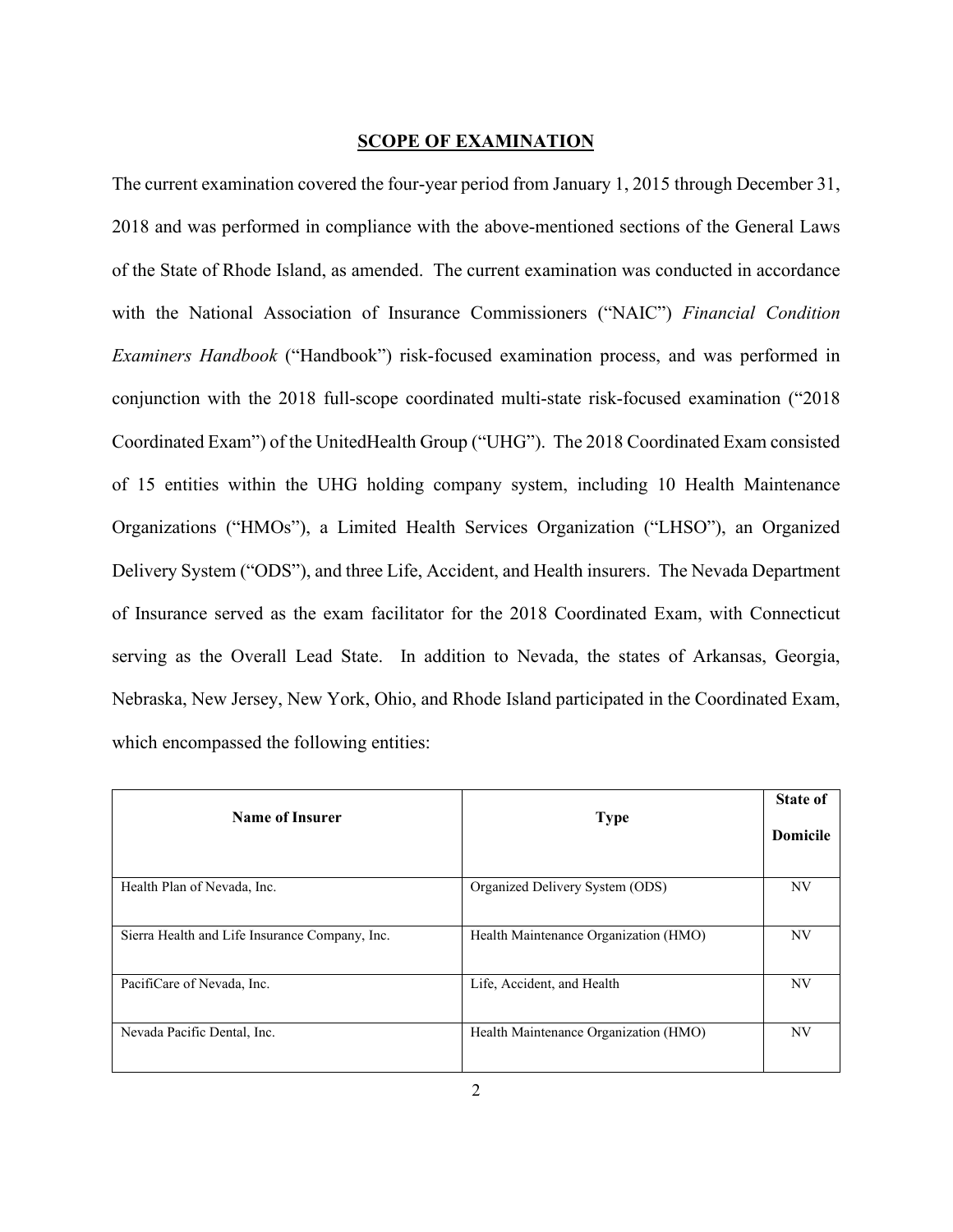| UnitedHealthCare of Georgia                           | Life, Accident, and Health                  | <b>GA</b> |
|-------------------------------------------------------|---------------------------------------------|-----------|
| UnitedHealthcare Community Plan of Georgia            | Life, Accident, and Health                  | <b>GA</b> |
| UnitedHealthcare Insurance Company of New York        | Health Maintenance Organization (HMO)       | <b>NY</b> |
| UnitedHealthcare of New York                          | Health Maintenance Organization (HMO)       | NY        |
| UnitedHealthcare of Arkansas                          | Health Maintenance Organization (HMO)       | AR        |
| Care Improvement Plus South Central Insurance Company | Health Maintenance Organization (HMO)       | AR        |
| UnitedHealthcare of the Midlands                      | Health Maintenance Organization (HMO)       | <b>NE</b> |
| AmeriChoice of New Jersey                             | Health Maintenance Organization (HMO)       | NJ        |
| Orthonet of the MidAtlantic                           | Limited Health Services Organization (LHSO) | NJ        |
| UnitedHealthcare Community Plan of Ohio               | Health Maintenance Organization (HMO)       | OH        |
| UnitedHealthcare of New England, Inc.                 | Health Maintenance Organization (HMO)       | <b>RI</b> |

The 2018 Coordinated Exam was performed as part of a global examination plan developed and managed by the State of Connecticut to facilitate the examination of all UHG affiliates. Although all companies within the UHG holding company are examined under the singular global coordination plan, not all legal entities will be examined in the same year.

The Handbook requires that we plan and perform the examination to evaluate the financial condition, assess corporate governance, identify current and prospective risks of the Company, and evaluate system controls and procedures used to mitigate those risks. An examination also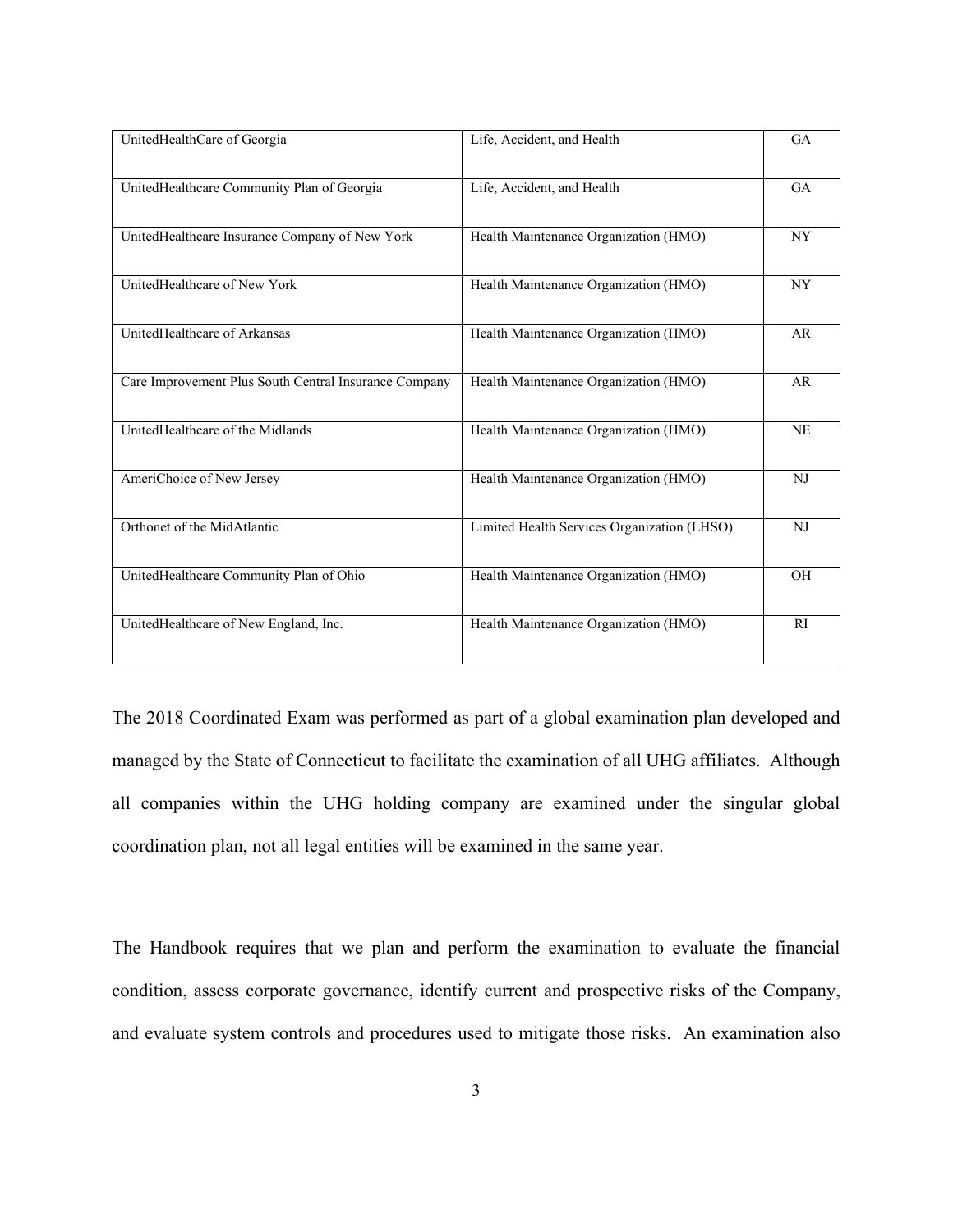includes identifying and evaluating significant risks that could cause an insurer's surplus to be materially misstated both currently and prospectively.

All accounts and activities of the Company were considered in accordance with the risk-focused examination process. This may include assessing significant estimates made by management and evaluating management's compliance with Statutory Accounting Principles. The examination does not attest to the fair presentation of the financial statements included herein. If, during the course of the examination, an adjustment is identified, the impact of such adjustment will be documented separately following the Company's financial statements.

This examination report includes significant findings of fact, and general information about the insurer and its financial condition. There may be other items identified during the examination that, due to their nature (e.g. subjective conclusions, proprietary information, etc.) are not included within the examination report, but separately communicated to other regulators and/or the Company.

### **SUMMARY OF SIGNIFICANT FINDINGS**

<span id="page-6-0"></span>There were no material adverse or significant non-compliance findings noted during the examination conducted as of December 31, 2018.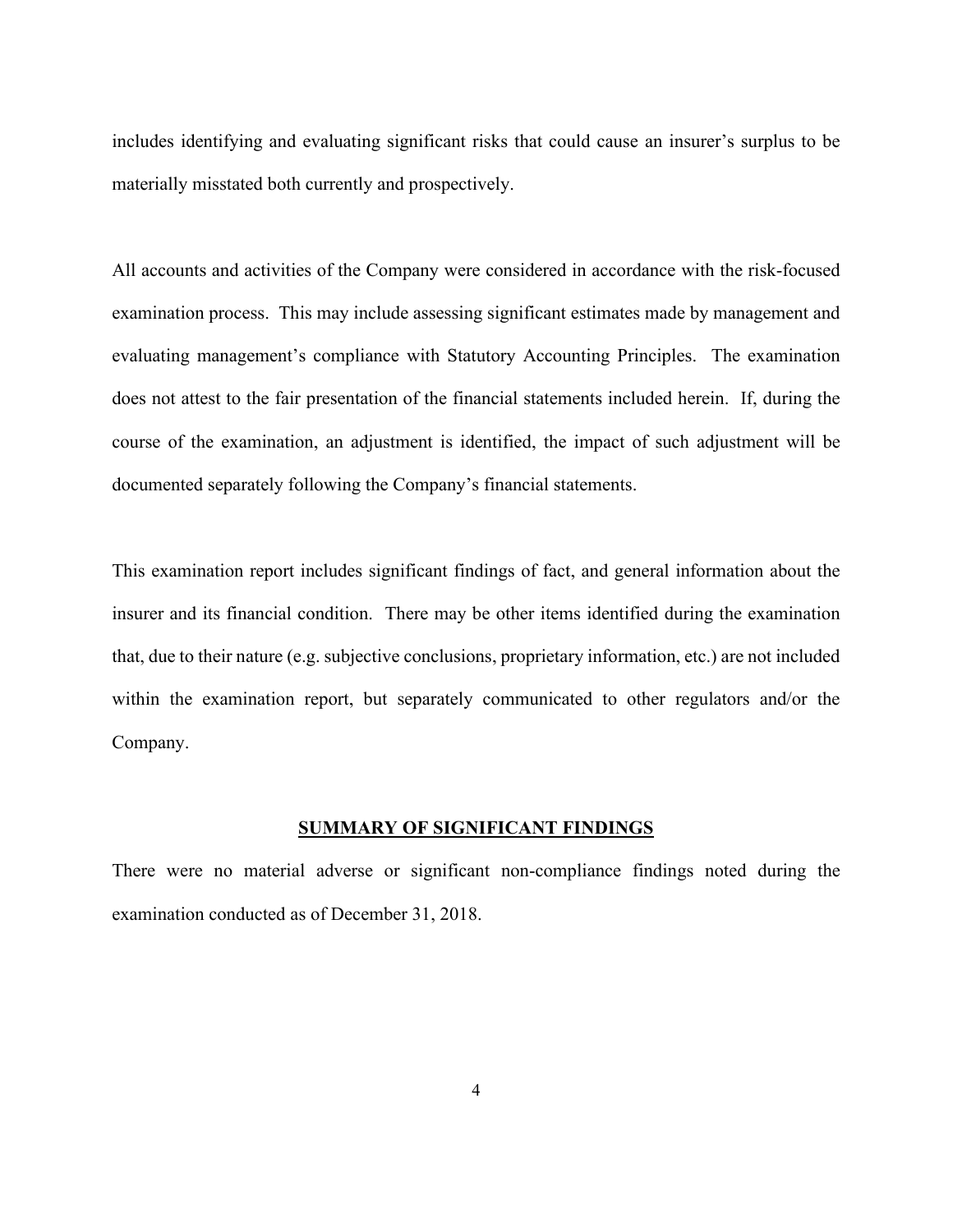#### **COMPANY HISTORY**

<span id="page-7-0"></span>The Company commenced business under the name Ocean State Master Health Plan, Inc. and was incorporated as a non-business corporation on December 14, 1979. Subsequently, the Company was licensed to transact business by the Department of Health of the State of Rhode Island. In 1983 the General Assembly of the State of Rhode Island enacted the "Health Maintenance Organization Act of 1983" and the Company in accordance with the act, applied for licensing with the Rhode Island Department of Business Regulation, Insurance Division.

On November 14, 1984, the Company amended its Articles of Incorporation and changed its name to Ocean State Health Fund, Inc. On the same date, a new corporation, Ocean State Master Health Plan, Inc., was incorporated as a business corporation under the provisions of the Health Maintenance Organization Act of 1983 of the State of Rhode Island. The incorporator was Thomas A. Lynch, however; title and interest in and to said Company and its franchises passed to the Board of Directors.

On December 27, 1984, Ocean State Health Fund, Inc. transferred its assets and liabilities to Ocean State Master Health Plan, Inc. Simultaneous to this transaction, Ocean State Coordinated Health Services Corporation ("OSCHS"), an Individual Practice Association ("IPA"), through its Board of Directors, resolved to purchase the assets and liabilities of the Company in consideration for the assumption of its liabilities in return for ten (10) shares of no-par value common stock in the Company.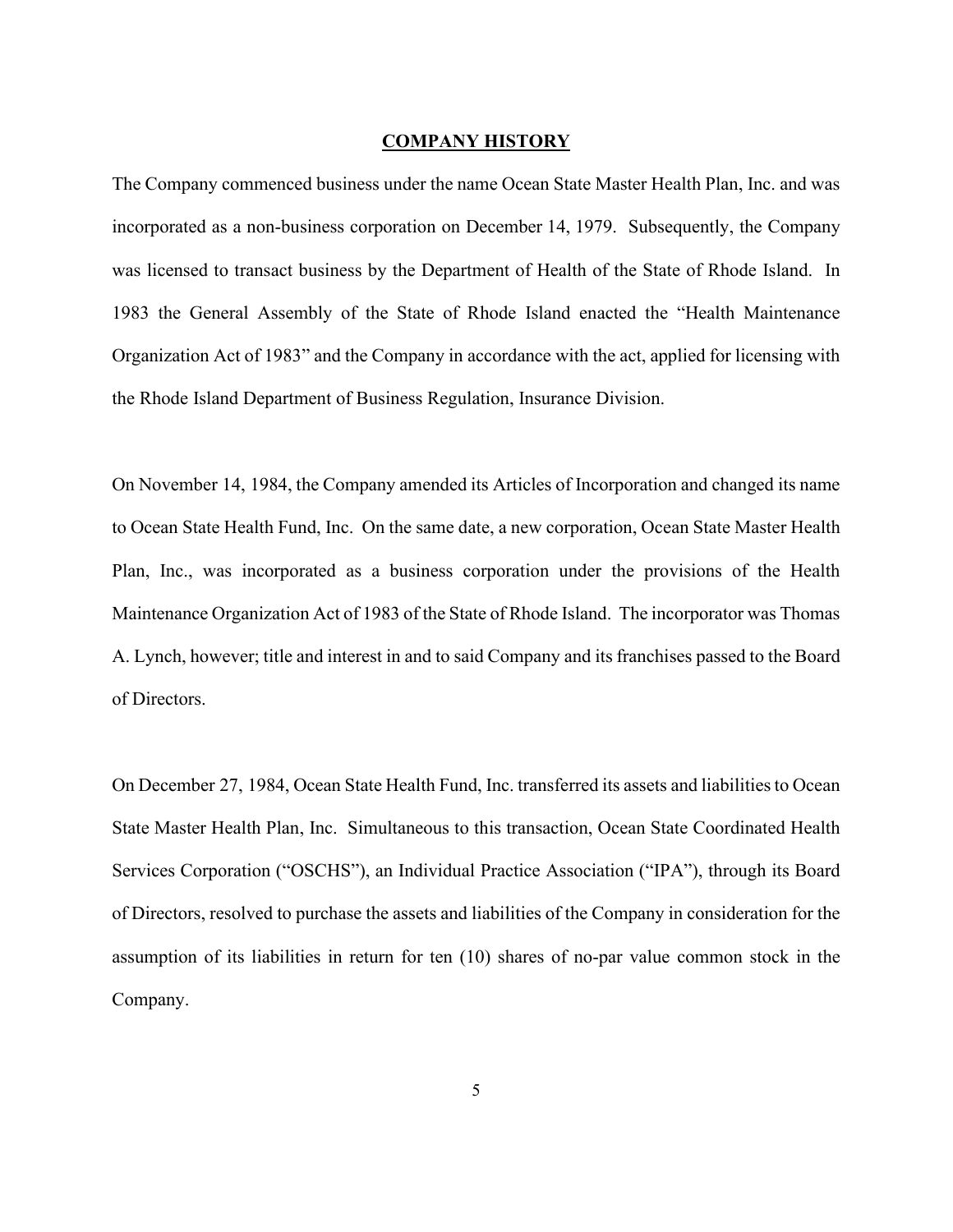On May 8, 1985, an amendment to the Articles of Incorporation changed the Company's name from Ocean State Master Health Plan, Inc. to Ocean State Physicians Health Plan, Inc.

Prior to September 1, 1991, approximately twenty-one percent (21%) of the outstanding common stock of OSCHS was owned by UHC Management Company, Inc., now known as United HealthCare Services, Inc. ("UHS"), a Minnesota-based Management Corporation which provides services to the Company under the terms of a management agreement. UHS is a wholly owned subsidiary of UnitedHealth Group Incorporated ("UHG"). On September 1, 1991, UHS purchased the remaining seventy-nine percent (79%) of the outstanding common stock of OSCHS.

On April 22, 1993, the Company's Articles of Incorporation were amended to change the name of the Company to United Health Plans of New England, Inc.

On March 31, 1995, the Company's former parent, OSCHS, was merged with and into the Company. The Company was the surviving entity directly owned by UHS.

On June 30, 1996, UHS purchased MetraHealth Care Plan of Massachusetts, Inc. ("Metra"), and on July 1, 1996, Metra was merged with and into the Company. The Company simultaneously changed its name to United HealthCare of New England, Inc. Effective January 25, 2002, the Company formally changed the appearance of its name to UnitedHealthcare of New England, Inc.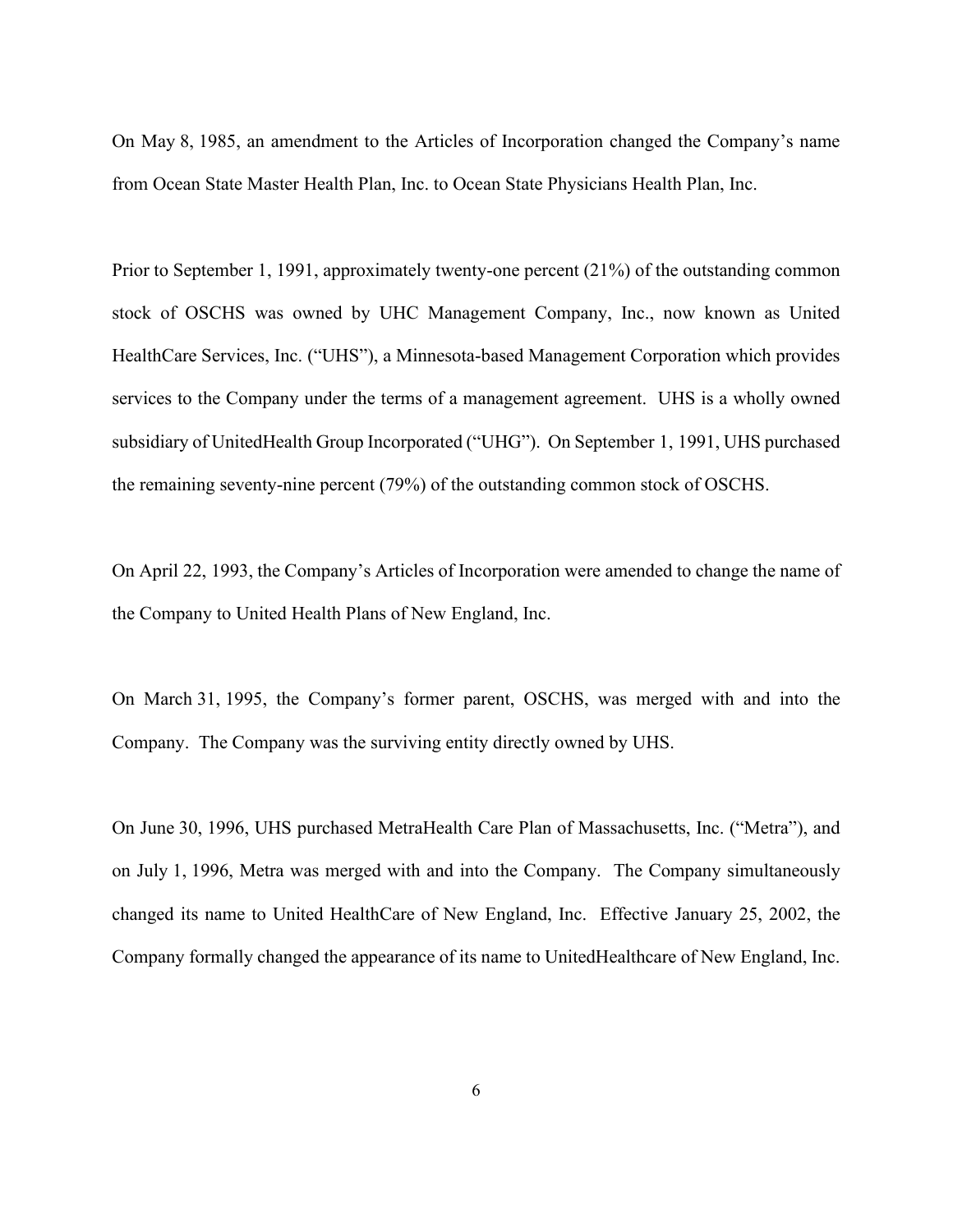As of December 31, 2018, the Company continues as a for-profit corporation that is a privately held member of the UHG holding company system with one hundred percent (100%) of its shares owned by United HealthCare Services, Inc.

#### **MANAGEMENT AND CONTROL**

#### <span id="page-9-1"></span><span id="page-9-0"></span>Shareholders

The Company's Bylaws, as amended on July 31, 2001, state that an annual meeting of the shareholders shall be held at such a place as fixed by the Board of Directors ("Board") on the first Monday of May in each year for the purposes of electing directors and for the transaction of such other business as may come before the meeting. If the election of directors is not held on the day designated in the Bylaws for an annual meeting, the Board will cause the election to be held at a special meeting of the shareholders called and held as soon thereafter as is convenient.

Special meetings of the shareholders, for any purpose may be called at any time by the President, the Executive Committee or the Board, and must be called upon the request of the shareholders holding at least thirty percent (30%) of all shares entitled to vote at such meeting.

#### <span id="page-9-2"></span>Board of Directors

The Bylaws provide that management control and direction of all the affairs, business and property of the Company shall be vested in the Board of Directors, which shall consist of at least three (3) and not more than eight (8) members. Vacancies in the Board caused by death, resignation, removal, disqualification, and increase in the number of directors, or any other cause may be filled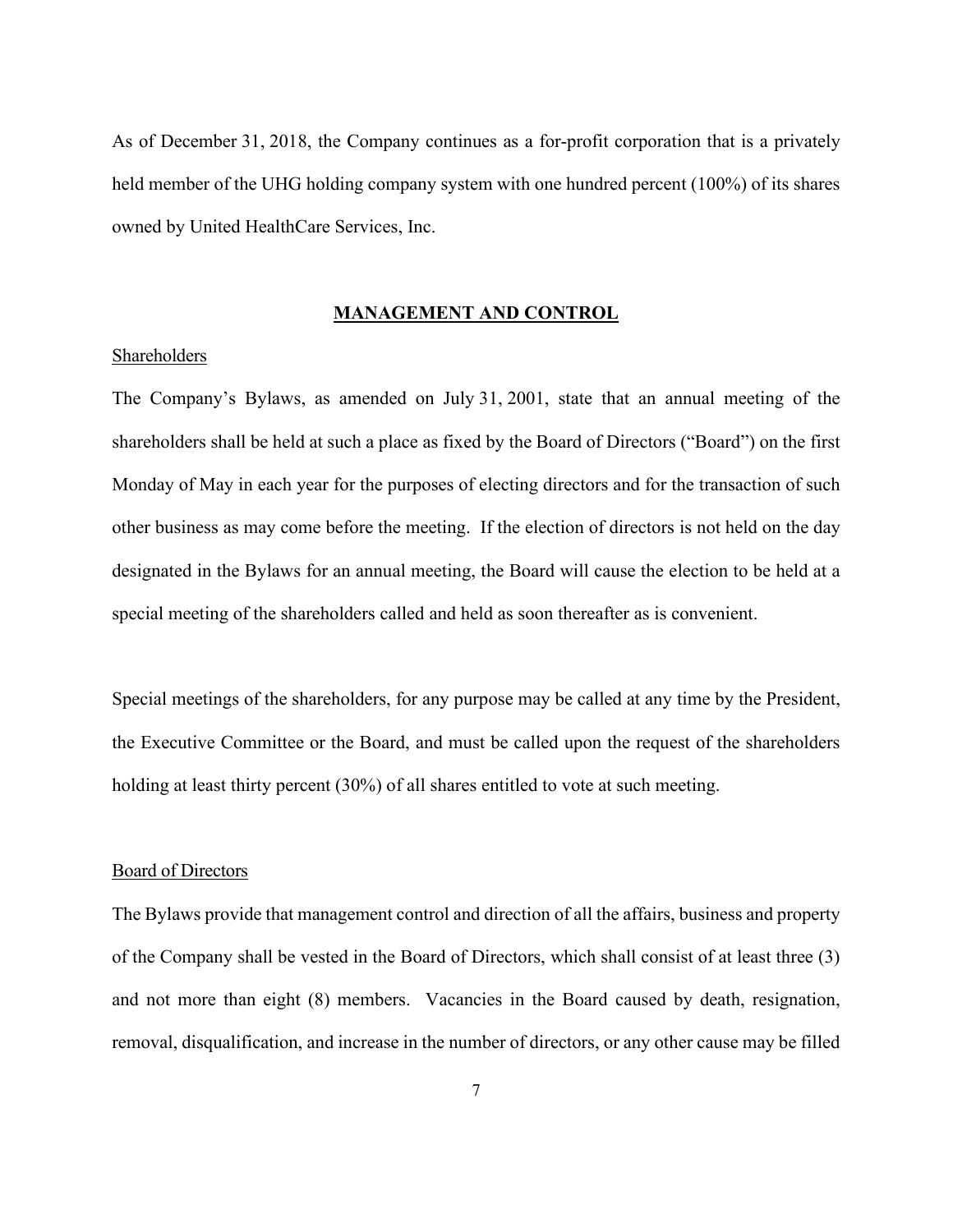by majority vote of all the remaining directors then in office, though less than a quorum, or by the shareholders of the Company at any special meeting called for that purpose.

The annual meetings of the Board are to be held as soon as practicable following each annual election of directors, for the purpose of organization, election of Officers and the transaction of other business. Regular meetings of the Board are to be held at least quarterly.

The members of the Board of Directors together with the principal business or professional affiliation of each director is as follows at December 31, 2018:

| <b>Name</b>        | <b>Business Affiliation</b>                                                                         | <b>Term Expires</b> |
|--------------------|-----------------------------------------------------------------------------------------------------|---------------------|
| Mary Rachel Snyder | Chief Executive Officer, Northeast Region Medicare<br>& Retirement Segment - UnitedHealthcare Group | 2019                |
| Patrice E. Cooper  | Chief Executive Officer, Community & State Health<br>Plan Segment - United Healthcare Group         | 2019                |
| Stephen J. Farrell | Chief Executive Officer, Employer & Individual<br>Health Plan Segment - UnitedHealthcare Group      | 2019                |

#### <span id="page-10-0"></span>**Committees**

The Bylaws provide that the Board of Directors may establish an executive committee, finance committee, and such other committees as may be necessary or desirable to manage the business and affairs of the Company. At December 31, 2018, there are no standing committees of the Board of Directors.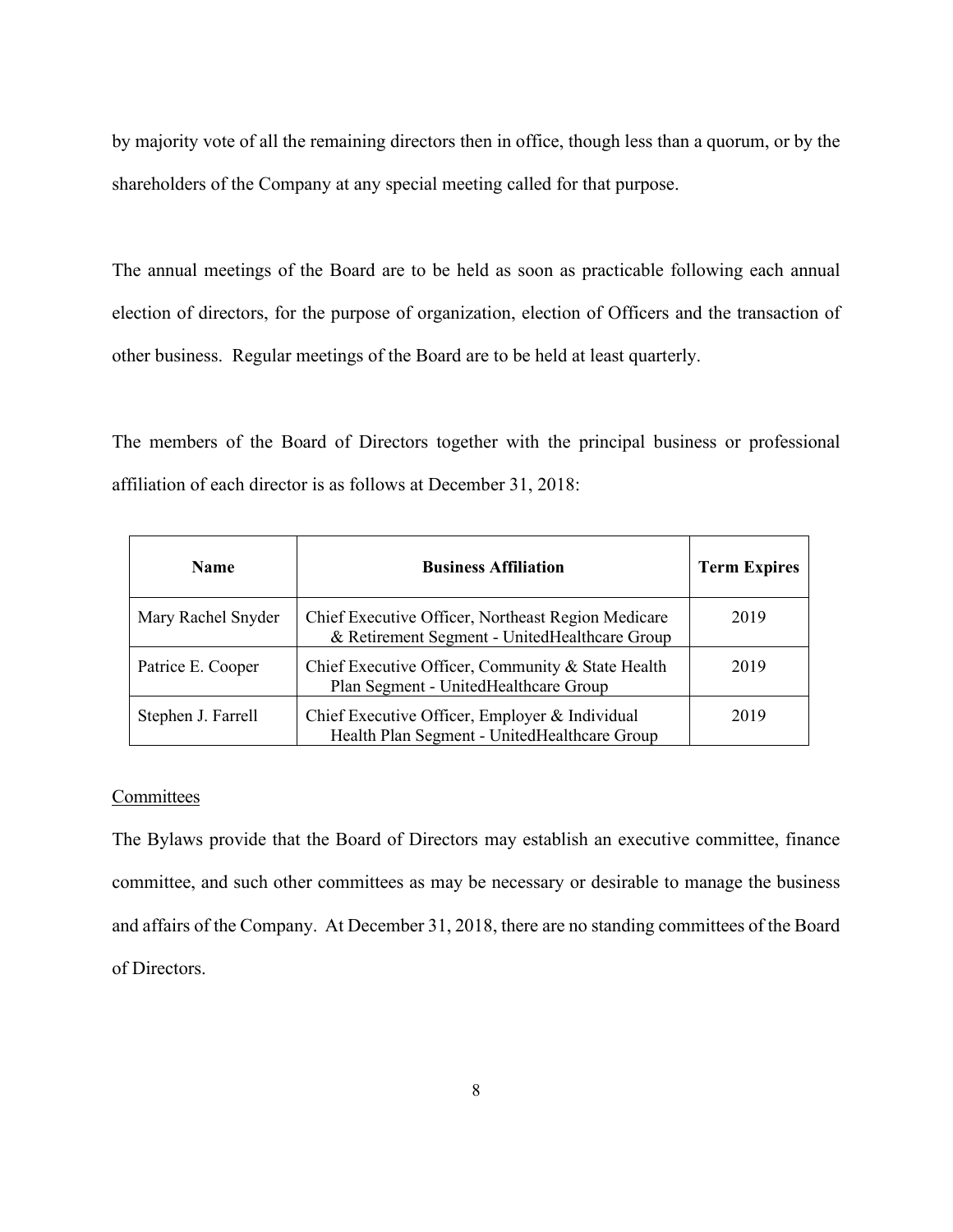#### <span id="page-11-0"></span>**Officers**

The Articles of Incorporation provide that the Board of Directors may elect such Officers as are provided for in the Bylaws of the Company.

The Bylaws provide that the principal Officers of the Company shall be a President, a Vice President, a Treasurer, and a Secretary. Each Officer of the Company shall be elected annually by a majority of the whole Board and shall hold office until his or her successor has been duly elected and qualified, or until death, resignation or removal. The Board may also elect one or more assistant treasurers and assistant secretaries. In addition, there may be such other subordinate Officers, agents and employees as may be deemed necessary by the Board. The Board may delegate to any principal Officer the power to appoint any such subordinate Officers, agents or employees.

| Stephen J. Farrell          | President                           |
|-----------------------------|-------------------------------------|
| Mary Rachel Snyder          | Chief Executive Officer             |
| Craig Andrew Stillman       | <b>Chief Financial Officer</b>      |
| Christina R. Palme-Krizak   | Secretary                           |
| Peter Marshall Gil          | Treasurer                           |
| Patrice E. Cooper           | Vice President, Medicaid Operations |
| <b>Steven Marc Burstein</b> | <b>Assistant Secretary</b>          |
| Heather Anastasia Lang      | <b>Assistant Secretary</b>          |
| Nyle Brent Cottington       | Vice President                      |
| Jessica Leigh Zuba          | <b>Assistant Secretary</b>          |

The Officers serving, and their respective titles at December 31, 2018, are as follows: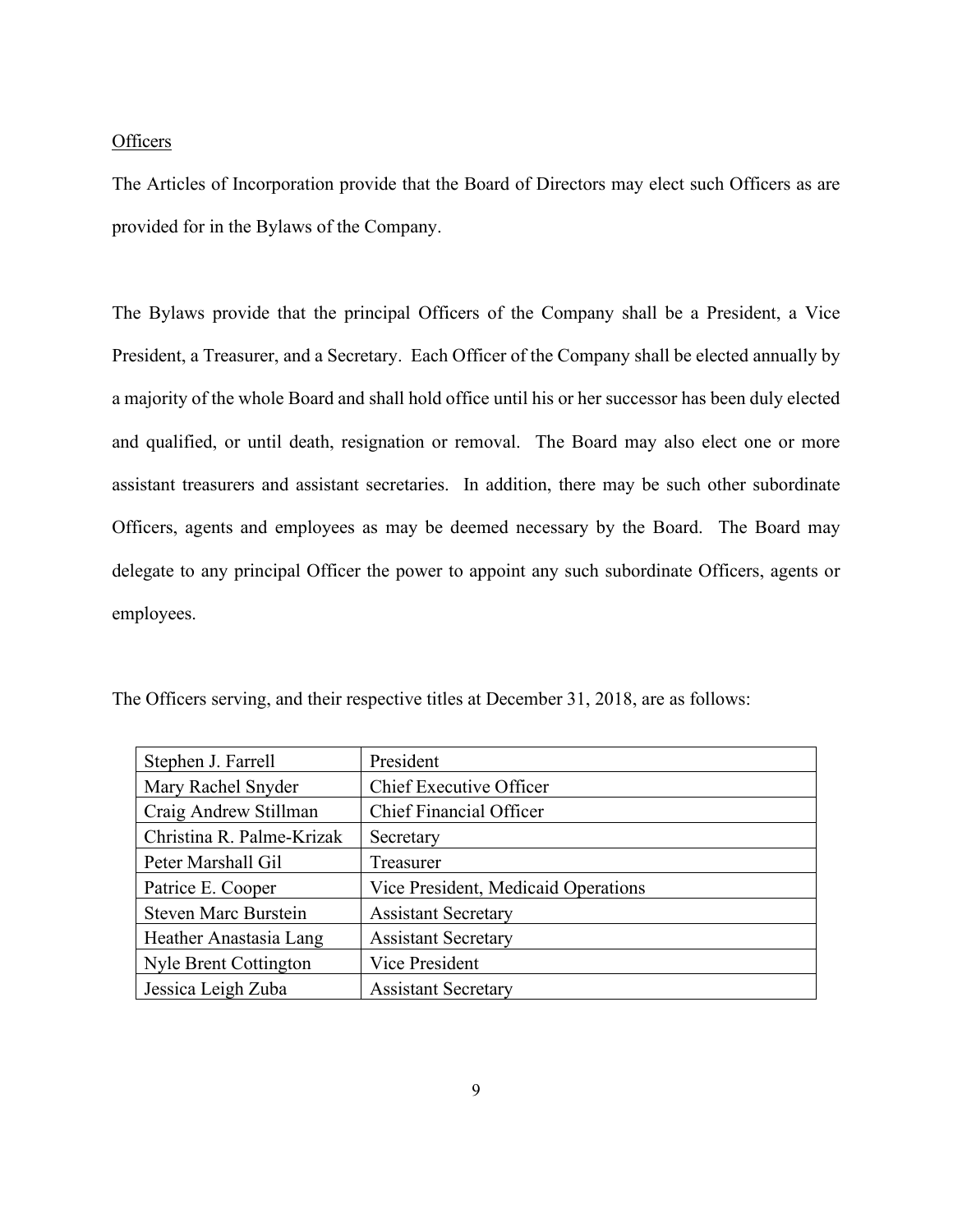#### <span id="page-12-0"></span>Organizational Structure

The Company is a wholly owned subsidiary of United HealthCare Services, Inc. ("UHS"), which is a Minnesota general business corporation. UHS is a wholly owned subsidiary of UnitedHealth Group Incorporated ("UHG"). UHG is a publicly held Minnesota general business corporation which is traded on the New York Stock Exchange. The following represents an abbreviated organizational chart as of December 31, 2018. The chart is not inclusive of the entire organizational structure, but includes only the Company and its controlling affiliates:



#### <span id="page-12-1"></span>Intercompany Agreements

#### *Tax Sharing Agreement*

Effective January 1, 1990, and amended on January 1, 1996, the Company entered into a Tax Sharing Agreement with UnitedHealth Group Incorporated. The Tax Sharing Agreement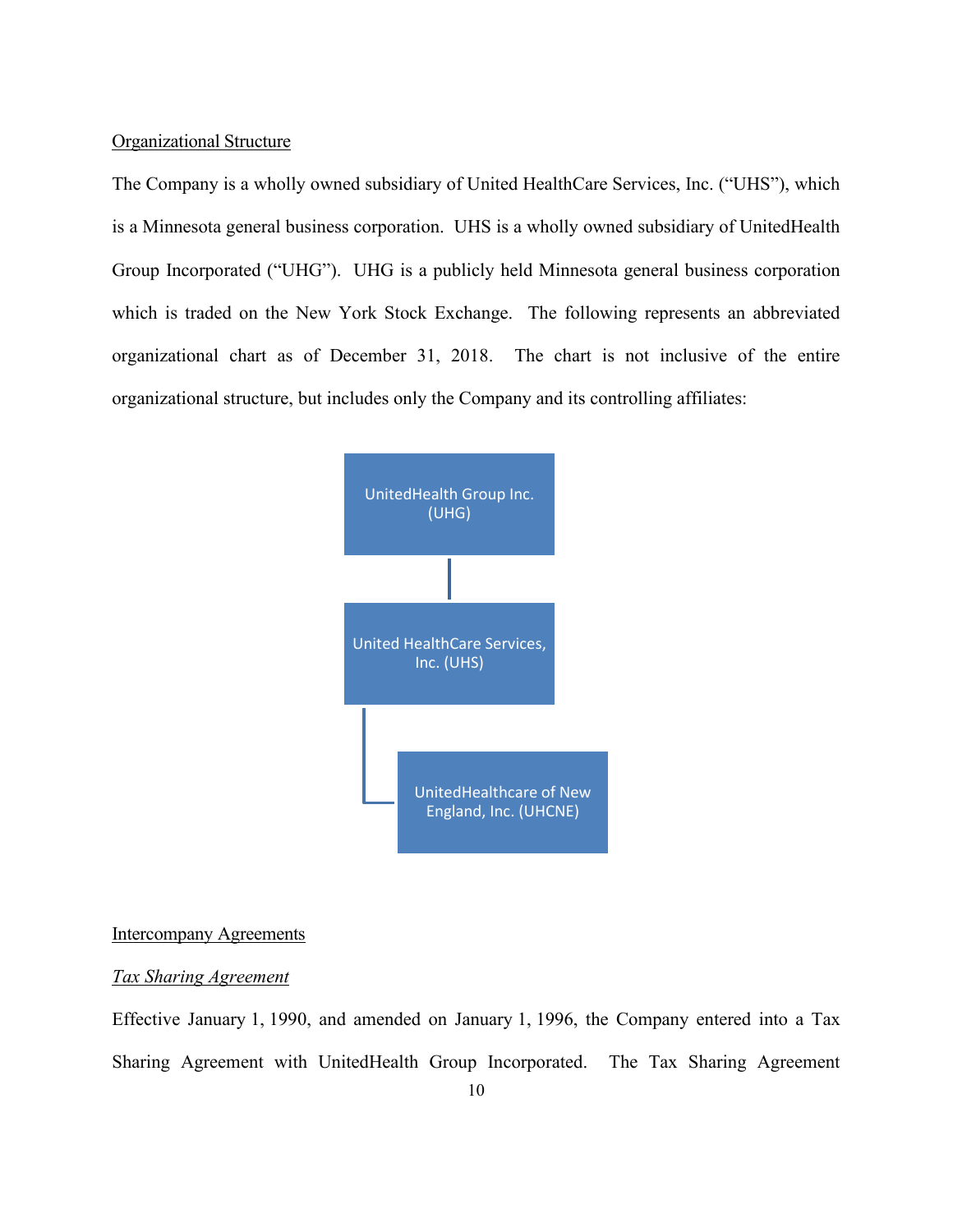establishes a formal method for the allocation and settlement of federal, state and local income tax liabilities related to the consolidated federal income tax returns filed each year.

#### *Indemnity Agreement*

On August 3, 1999, the Company entered into an Indemnity Agreement ("Agreement") with UnitedHealth Group Incorporated ("UHG"). Under the terms of the Agreement, UHG agrees to indemnify the Company and guarantees to pay for coverage under certificates of coverage issued by the Company, if the Company should become insolvent or otherwise financially incapable of furnishing such health care services. UHG also agrees to indemnify the Company from any losses that it may suffer arising from the provision of administrative services to the Company from UHG or any affiliate.

The parental guarantee has no monetary limit and may only be terminated following at least six months' notice of such termination to the Rhode Island Department of Business Regulation.

#### *Management Services Agreement*

Pursuant to the terms of a management services agreement, as amended effective July 1, 2011, UHS provides management services to the Company under a fee structure, which is based on a percentage of premium representing UHS' expenses for services or use of assets provided to the Company. UHCNE does not have any employees and is provided services that are administrative and operational in nature and cover expenses such as payroll, rent, supplies, utilities, property and equipment and other general and administrative expenses that would be incurred if the Company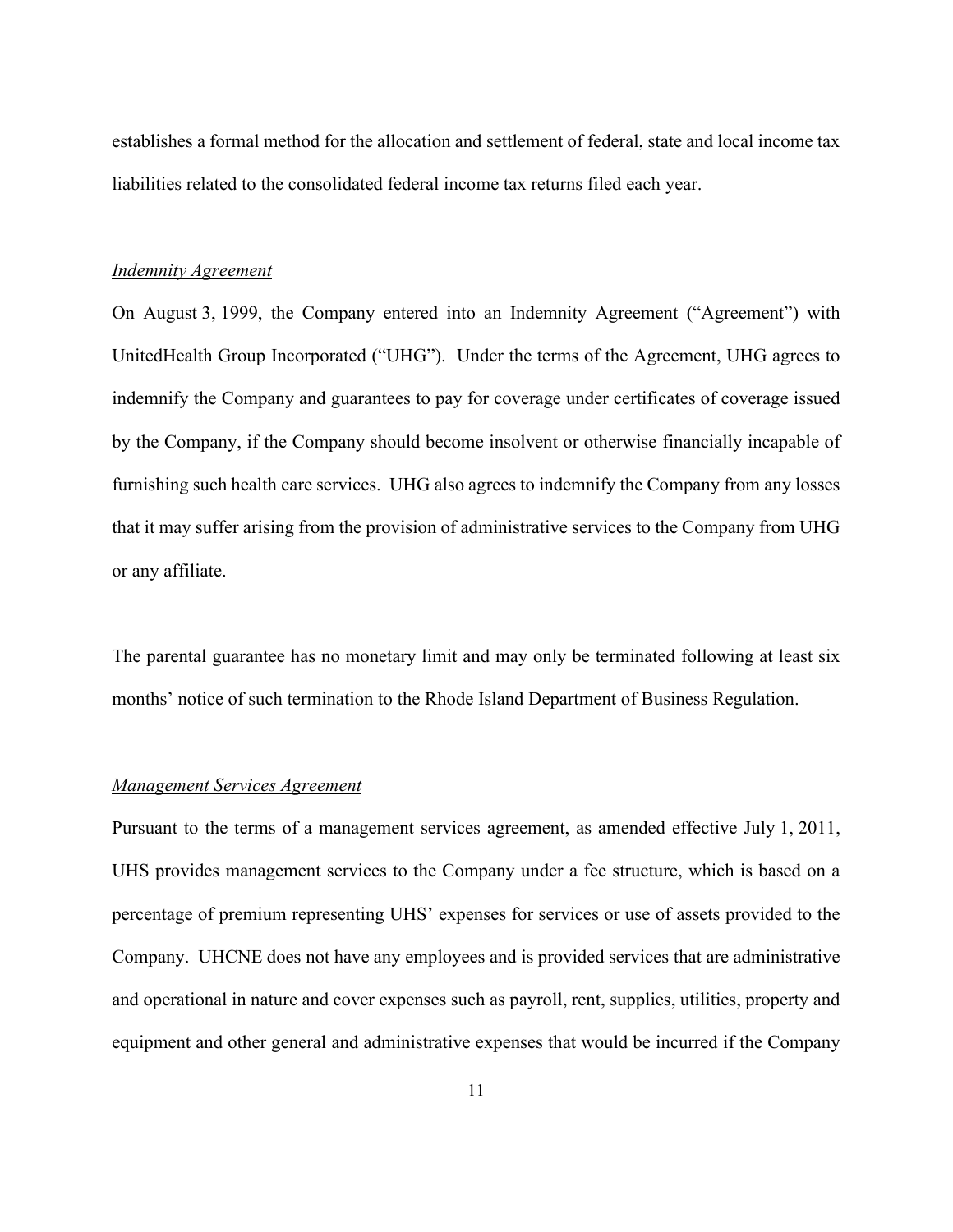had its own employees. In addition, UHS provides or arranges for services on behalf of the Company using a pass-through of charges incurred by UHS on a PMPM basis (where the charge incurred by UHS is on a PMPM basis) or using another allocation methodology consistent with the Agreement. These services may include, but are not limited to, integrated personal health management solutions, such as disease management, treatment decision support, and wellness services, including a 24-hour call-in service, and discount program services. The amount and types of services provided pursuant to the pass-through provision of the Agreement can change year over year as UHS becomes the contracting entity for services provided to the Company's members. Certain expenses that are not covered within the scope of the management agreement may be paid by UHS and reimbursed by the Company.

The management agreement shall continue until terminated upon the written agreement of both parties and sixty days after any party's written notice of intent to terminate to all other parties. Termination requires prior notification to the Commissioner of the State of Rhode Island, Department of Business Regulation.

#### *Subordinated Revolving Credit Agreement*

Effective October 1, 2012, The Company entered into a Subordinated Revolving Credit Agreement ("Credit Agreement") with UnitedHealth Group Incorporated. Under the Credit Agreement, the Company is able to borrow upon demand up to a maximum amount of \$50,000,000, at a rate based on the London Interbank Offered Rate (LIBOR) plus 50 basis points in effect on the last business day of the month, prior to the month for which interest is being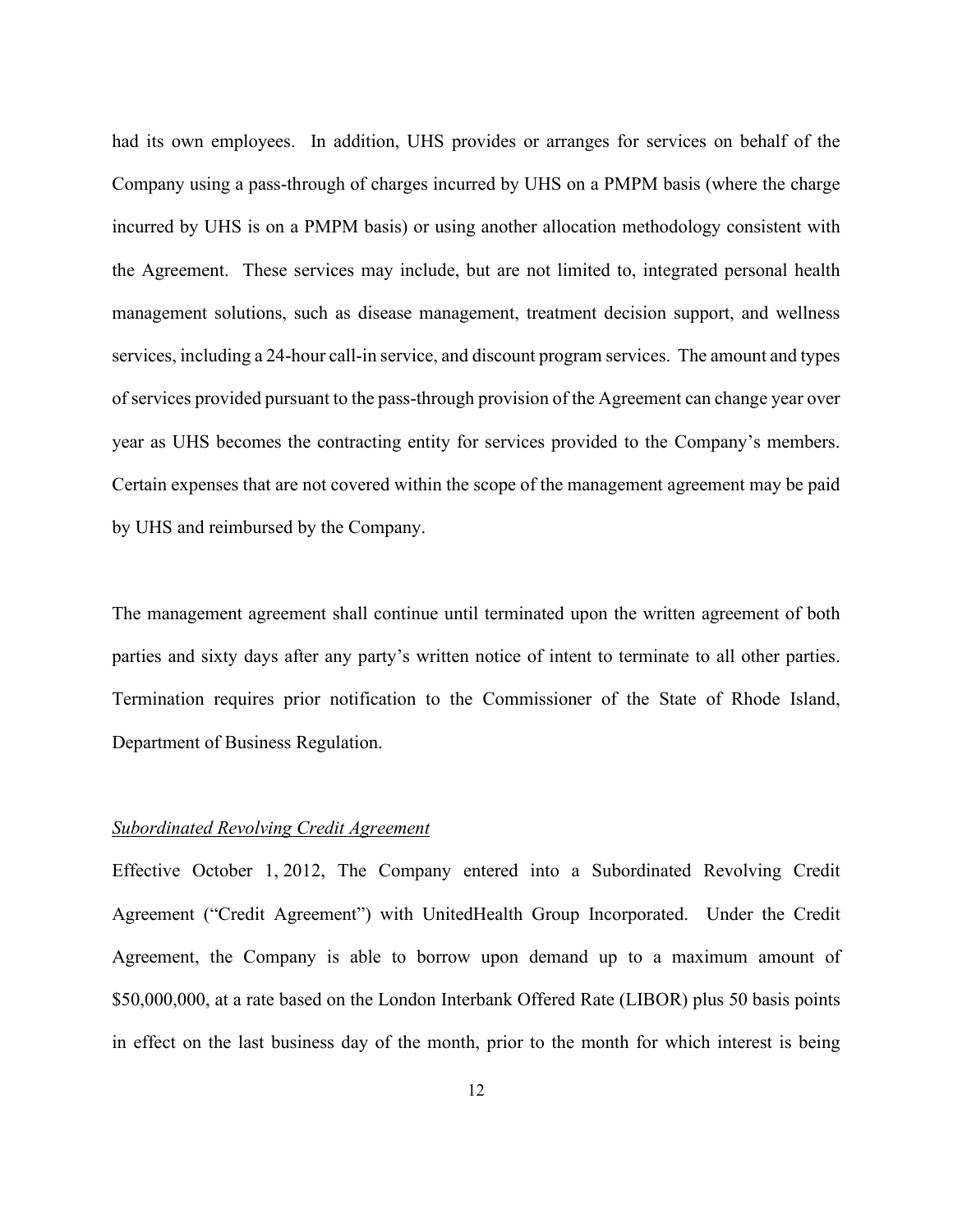calculated. The rate shall reset each month. Any amount loaned is subject to repayment within one year, with no prepayment penalties. All loans shall be subordinated to the claims of nonaffiliated creditors and loans from non-affiliated lenders of the Company.

This Credit Agreement became effective on October 1, 2012 and shall continue until terminated. The Credit Agreement may be terminated without penalty by either party upon sixty (60) days prior written notice to the other party. As of December 31, 2018, the Subordinated Revolving Credit Agreement was still in effect.

#### *Other Affiliated Agreements*

The Company is also a party to several other agreements whereby affiliated companies provide members with various services and benefits including chiropractic, dental, vision care, moneysaving health programs, substance abuse, mental health, pharmacy benefits, durable medical equipment, 24-hour nurse line, health pregnancy, and transplant.

The Company has also entered into reinsurance agreements with affiliated companies. Refer to the 'Reinsurance' section below for details.

#### **TERRITORY AND PLAN OF OPERATION**

<span id="page-15-0"></span>The Company is a member of the UnitedHealthcare network which is headquartered in Minnetonka, Minnesota. At December 31, 2018, The Company is licensed as a health maintenance organization in the states of Massachusetts, New Hampshire, Pennsylvania, Rhode Island and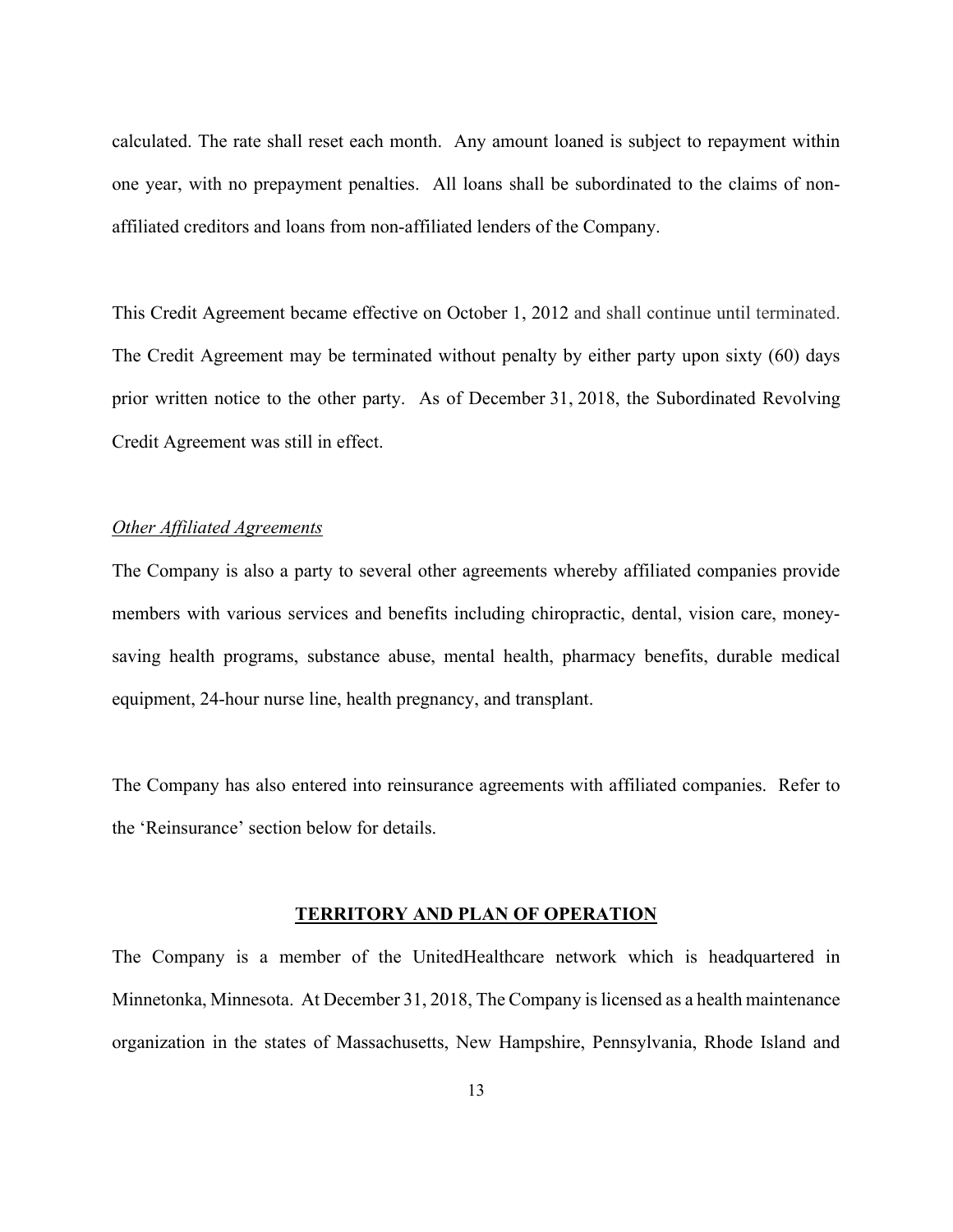Vermont. It offers enrollees a variety of managed care programs and products through contractual arrangements with health care providers.

The Company also serves as a plan sponsor offering Medicare Advantage and Medicare Part D prescription drug insurance coverage under a contract with the Centers for Medicare and Medicaid Services ("CMS").

The Company also has a contract with the State of Rhode Island, Department of Human Services, to provide health care services to Medicaid eligible beneficiaries in Rhode Island.

#### **REINSURANCE**

#### <span id="page-16-0"></span>*Excess Loss Reinsurance Agreement*

Effective January 1, 1998, the Company entered into a Excess of Loss Reinsurance Agreement ("Excess of Loss Agreement") with UnitedHealthcare Insurance Company ("UHIC"), an affiliate, for its commercial, Medicare and Medicaid members. The Excess of Loss Agreement provides for insolvency protection, member out-of-area conversion privileges, hospital inpatient claims in excess of certain limits and small group out-of-area coverage. The Excess of Loss Agreement has been amended several times to make changes to insolvency language as requested by regulators; to include contract changes and enhancements; and, to correct an error in the original agreement. Effective January 1, 2004, the Excess of Loss Agreement was superseded by a Coinsurance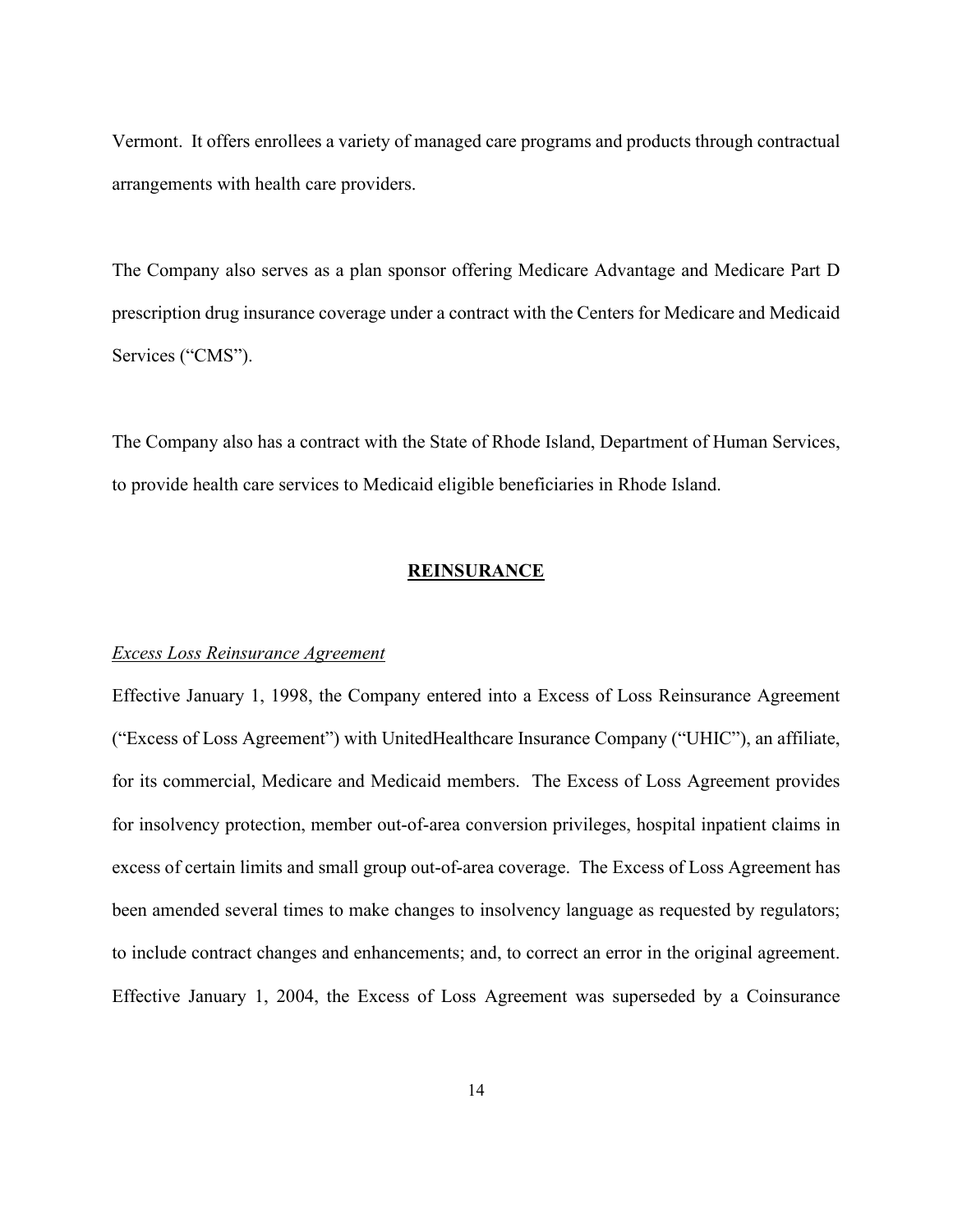Reinsurance Agreement to cover all of the Company's business except its Medicaid business. Therefore, the Excess of Loss Agreement remains in effect for the Company's Medicaid business.

#### *Coinsurance Reinsurance Agreement*

Effective January 1, 2004, the Company and UnitedHealthcare Insurance Company entered into a Coinsurance Reinsurance Agreement providing 60% coinsurance on behalf of the Company's commercial business. This Coinsurance Reinsurance Agreement supersedes and replaces any and all previous reinsurance agreements entered into which covered the company commercial business.

#### *Reinsurance Agreement*

Effective October 1, 2013, the Company entered into a Reinsurance Agreement with Unimerica Insurance Company ("UIC"). Under the terms of the Reinsurance Agreement, the Company cedes to UIC, 100% of the covered obligations relating to: (a) human organ and bone marrow transplants and related services; (b) infertility treatment and services; (c) mental health and substance abuse treatments and services; (d) chiropractic, physical and occupational therapy treatments and services for musculoskeletal conditions. The reinsurance agreement was terminated effective December 31, 2017.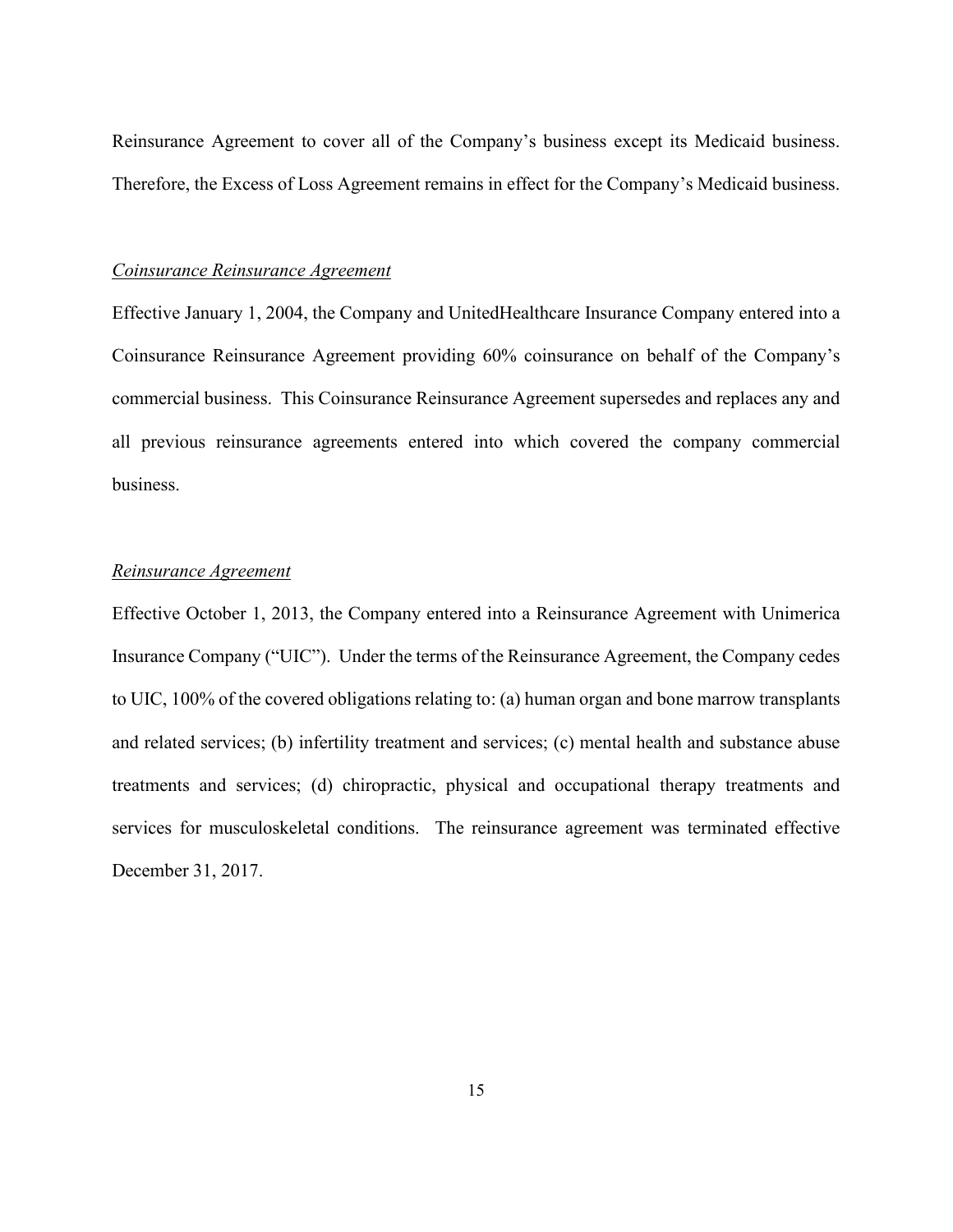#### **FINANCIAL STATEMENTS**

<span id="page-18-0"></span>The following financial statements are based on the statutory financial statements filed by the Company with the State of Rhode Island Department of Business Regulation and present the financial condition of the Company for the period ending December 31, 2018. The accompanying comments on financial statements reflect examination adjustments to the amounts reported in the annual statements and should be considered an integral part of the financial statements:

> Comparative Statement of Assets December 31, 2018 and December 31, 2014

Comparative Statement of Liabilities and Capital and Surplus December 31, 2018 and December 31, 2014

> Statement of Revenue and Expenses Year Ended December 31, 2018

Reconciliation of Capital and Surplus December 31, 2014 to December 31, 2018

Analysis of Examination Adjustments December 31, 2018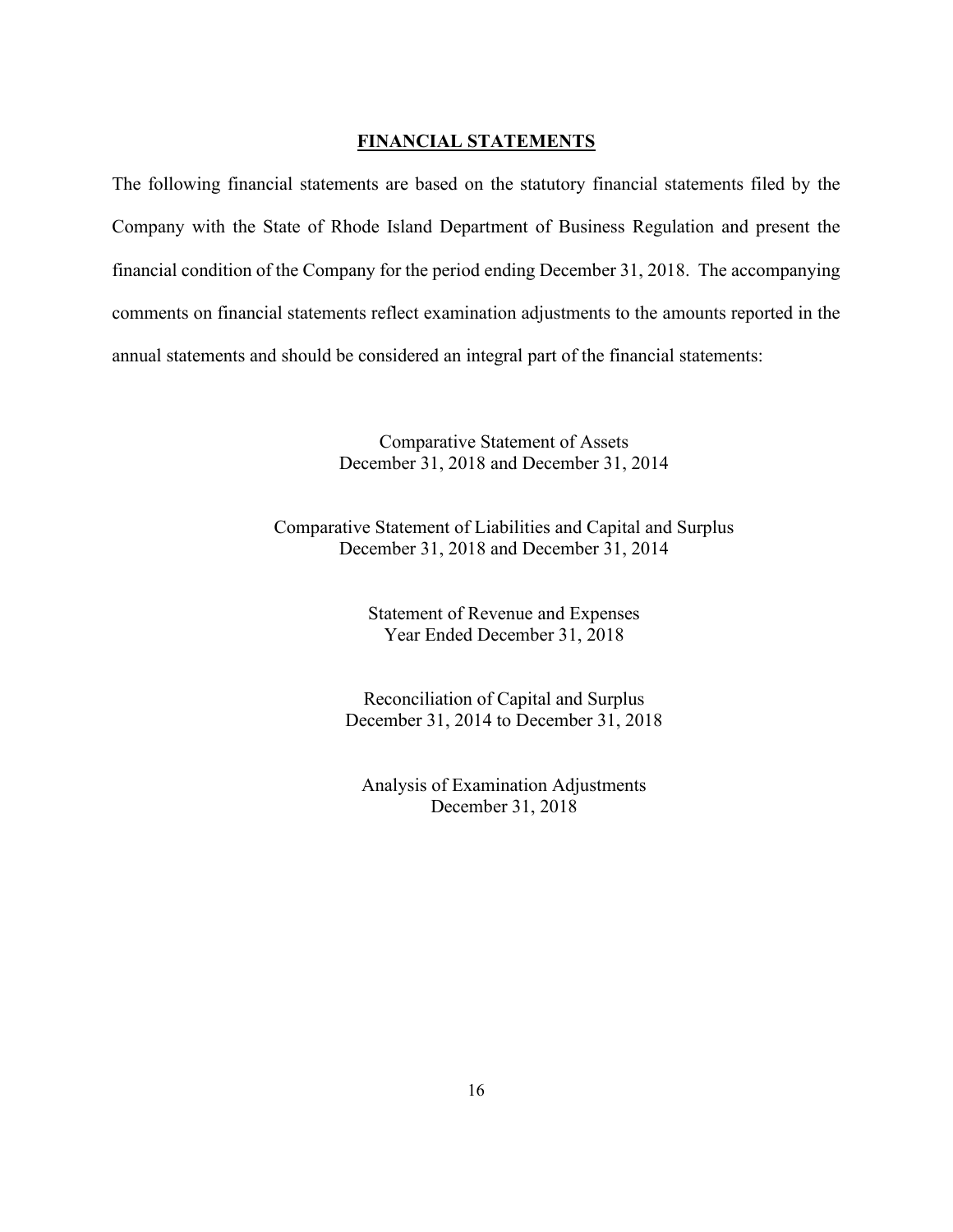# **UNITEDHEALTHCARE OF NEW ENGLAND, INC.**

Comparative Statement of Assets December 31, 2018 and December 31, 2014

<span id="page-19-0"></span>

|                                                       | December 31,  | December 31,  | Increase       |
|-------------------------------------------------------|---------------|---------------|----------------|
|                                                       | 2018          | 2014          | (Decrease)     |
| <b>Bonds</b>                                          | \$214,926,319 | \$182,191,789 | \$32,734,530   |
| Common stocks                                         | 11,621,975    | 77,913,314    | (66, 291, 339) |
| Cash, cash equivalents, and short-term investments    | 5,663,402     | 9,385,881     | (3,722,479)    |
| Investment income due and accrued                     | 1,314,782     | 1,256,048     | 58,734         |
| Uncollected premiums and agents' balances in the      |               |               |                |
| course of collection                                  | 21,580,495    | 5,627,047     | 15,953,448     |
| Accrued retrospective premiumes                       | 43,170,090    | 34,974        | 43, 135, 116   |
| Amounts recoverable from reinsurers                   | 749,162       | 1,001,326     | (252, 164)     |
| Other amounts receivable under                        |               |               |                |
| reinsurance contracts                                 | 14,583        | 116,450       | (101, 867)     |
| Amounts receivable relating to uninsured plans        | 2,236,239     | 6,916,738     | (4,680,499)    |
| Net deferred tax asset                                | 3,278,398     | 3,468,545     | (190, 147)     |
| Receivables from parent, subsidiaries, and affiliates |               | 10,599,745    | (10, 599, 745) |
| Health care and other amounts receivable              | 26, 267, 445  | 16,420,553    | 9,846,892      |
| Aggregate write-ins for other than                    |               |               |                |
| invested assets                                       | 152,281       |               | 152,281        |
| <b>Total Assets</b>                                   | \$330,975,171 | \$314,932,410 | \$16,042,761   |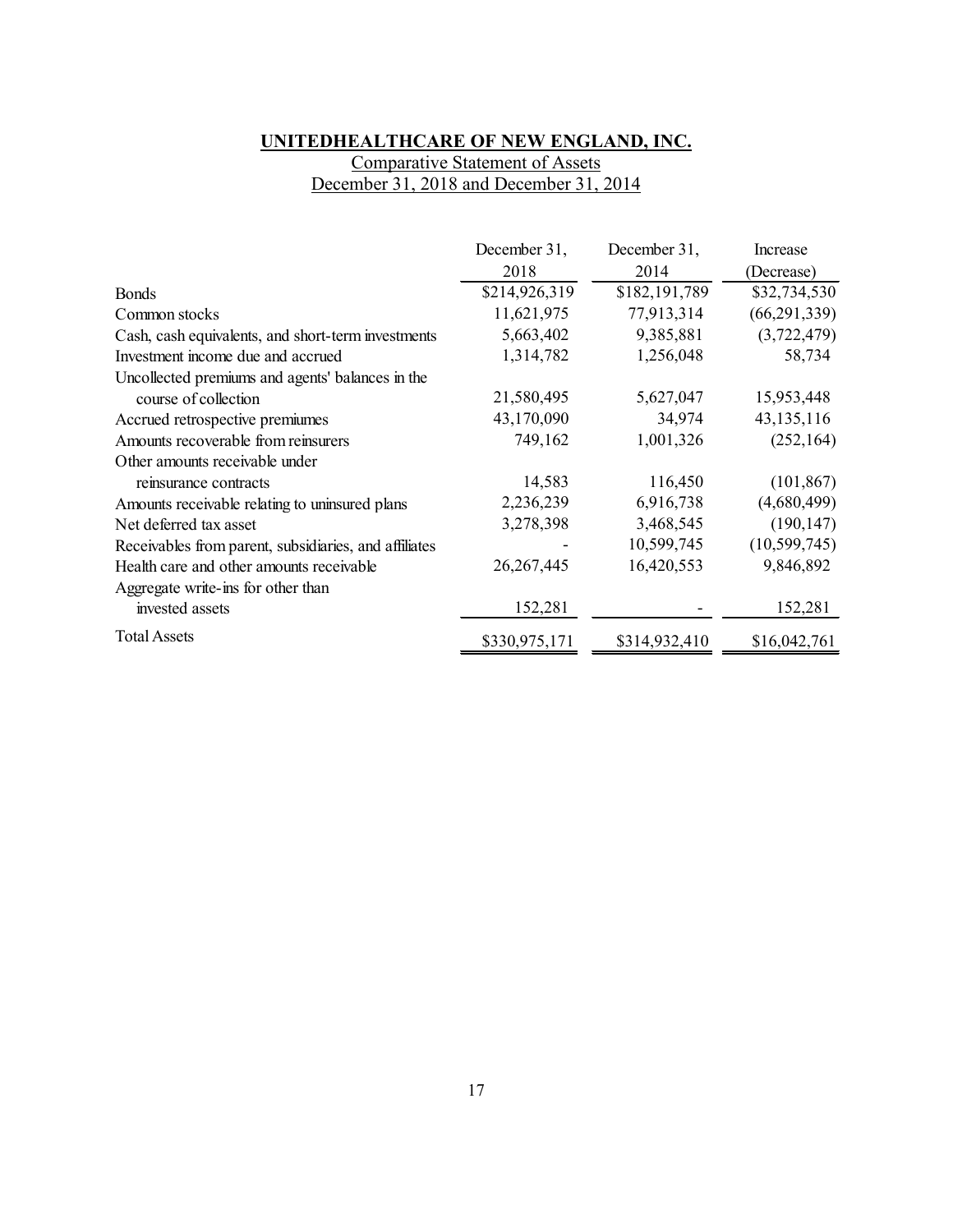## **UNITEDHEALTHCARE OF NEW ENGLAND, INC.** Comparative Statement of Liabilities and Capital and Surplus December 31, 2018 and December 31, 2014

<span id="page-20-0"></span>

|                                                    | December 31,  | December 31,  | Increase         |
|----------------------------------------------------|---------------|---------------|------------------|
|                                                    | 2018          | 2014          | (Decrease)       |
| Claims unpaid                                      | \$112,847,609 | \$105,436,641 | \$7,410,968      |
| Accrued medical incentive pool and                 |               |               |                  |
| bonus amounts                                      | 5,225,174     | 1,963,658     | 3,261,516        |
| Unpaid claims adjustment expense                   | 916,943       | 651,048       | 265,895          |
| Aggregate health policy reserves                   | 11,267,481    | 36,746        | 11,230,735       |
| Aggregate health claim reserves                    | 593,484       | 286,387       | 307,097          |
| Premiums received in advance                       | 50,528,510    | 34,476,700    | 16,051,810       |
| General expenses due or accrued                    | 3,801,850     | 5,073,609     | (1,271,759)      |
| Current federal and foreign income tax payable     | 1,170,238     | 4,341,400     | (3,171,162)      |
| Ceded reinsurance premiums payable                 | 553,531       | 1,261,950     | (708, 419)       |
| Amounts withheld or retained for the account       |               |               |                  |
| of others                                          | 156,925       | 186,500       | (29, 575)        |
| Remittances and items not allocated                | 34,355        | 19,208        | 15,147           |
| Payable for securities                             | 4,001,250     |               | 4,001,250        |
| Liability for amounts held under uninsured plans   | 6,932,065     | 306,453       | 6,625,612        |
| Amounts due to parent, subsidiaries and affiliates | 334,718       |               | 334,718          |
| Aggregate write-ins for other liabilities          | 6,253         | 149,525       | (143, 272)       |
| <b>Total Liabilities</b>                           | \$198,370,386 | \$154,189,824 | \$44,180,562     |
| Aggregate write-ins for special surplus funds      |               | 13,502,520    |                  |
| Common capital stock                               | 5,862,835     | 5,862,835     |                  |
| Gross paid in and contributed surplus              | 12,000,000    | 12,000,000    |                  |
| Unassigned funds (surplus)                         | 114,741,950   | 129,377,231   | (14, 635, 281)   |
| <b>Total Capital and Surplus</b>                   | \$132,604,785 | \$160,742,586 | $(\$28,137,801)$ |
| Total Liabilities, Capital and Surplus             | \$330,975,171 | \$314,932,410 | \$16,042,761     |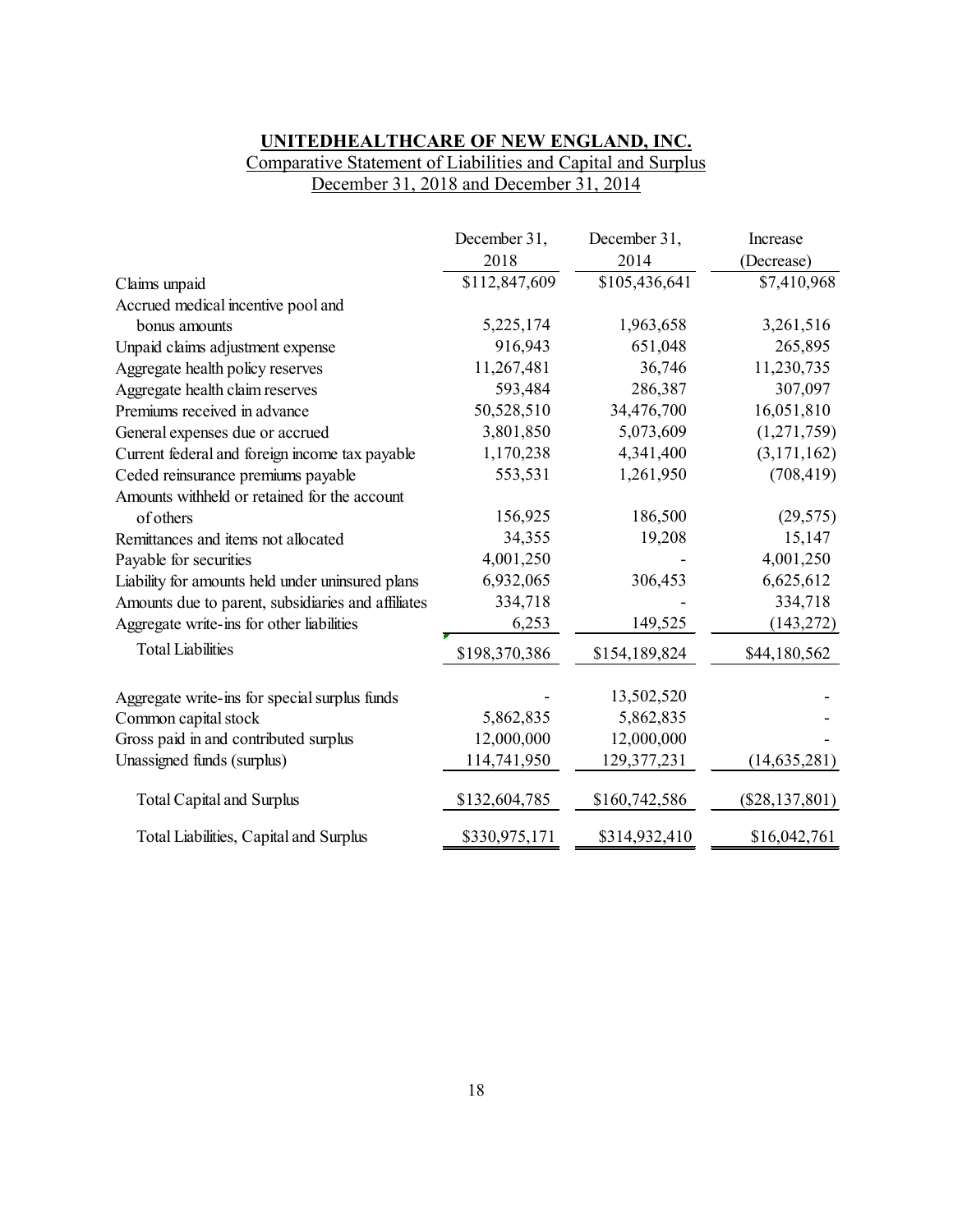#### **UNITEDHEALTHCARE OF NEW ENGLAND, INC.**

### **Statement of Revenue and Expenses** December 31, 2018

<span id="page-21-0"></span>

| Revenues:                                                  |               |                 |
|------------------------------------------------------------|---------------|-----------------|
| Net premium income                                         |               | \$1,154,259,736 |
| Change in unearned premium reserves and                    |               |                 |
| reserve for rate credits                                   |               | 6,583,052       |
| Total revenues                                             |               | 1,160,842,788   |
| <b>Hospital and Medical:</b>                               |               |                 |
| Hospital/medical benefits                                  | \$848,885,968 |                 |
| Other professional services                                | 3,265,513     |                 |
| Emergency room and out-of-area                             |               |                 |
| Prescription drugs                                         | 123,815,807   |                 |
| Aggregate write-ins for other hospital and medical         |               |                 |
| Incentive pool, withhold adjustments and bonus amounts     | 6,220,316     |                 |
| Subtotal                                                   | 982,187,604   |                 |
| Less:                                                      |               |                 |
| Net reinsurance recoveries                                 | 5,398,471     |                 |
| Total hospital and medical                                 | 976,789,133   |                 |
| Claims adjustment expenses, including \$28,650,802         |               |                 |
| cost containment expenses                                  | 49,941,411    |                 |
| General administrative expenses                            | 111,860,474   |                 |
| Total underwriting deductions                              |               | 1,138,591,018   |
| Net underwriting gain or (loss)                            |               | 22,251,770      |
| Net investment income earned                               | 6,220,543     |                 |
| Net realized capital gains (losses) less capital gains tax | (8,890)       |                 |
| Net investment gains (losses)                              |               | 6,211,653       |
| Net gain or (loss) from agents' or premium balances        |               |                 |
| charged off                                                |               | (361, 489)      |
| Net income or (loss) after capital gains tax and           |               |                 |
| before all other federal income taxes                      |               | 28,101,934      |
| Federal and foreign income taxes incurred                  |               | 9,705,173       |
| Net income                                                 |               | \$18,396,761    |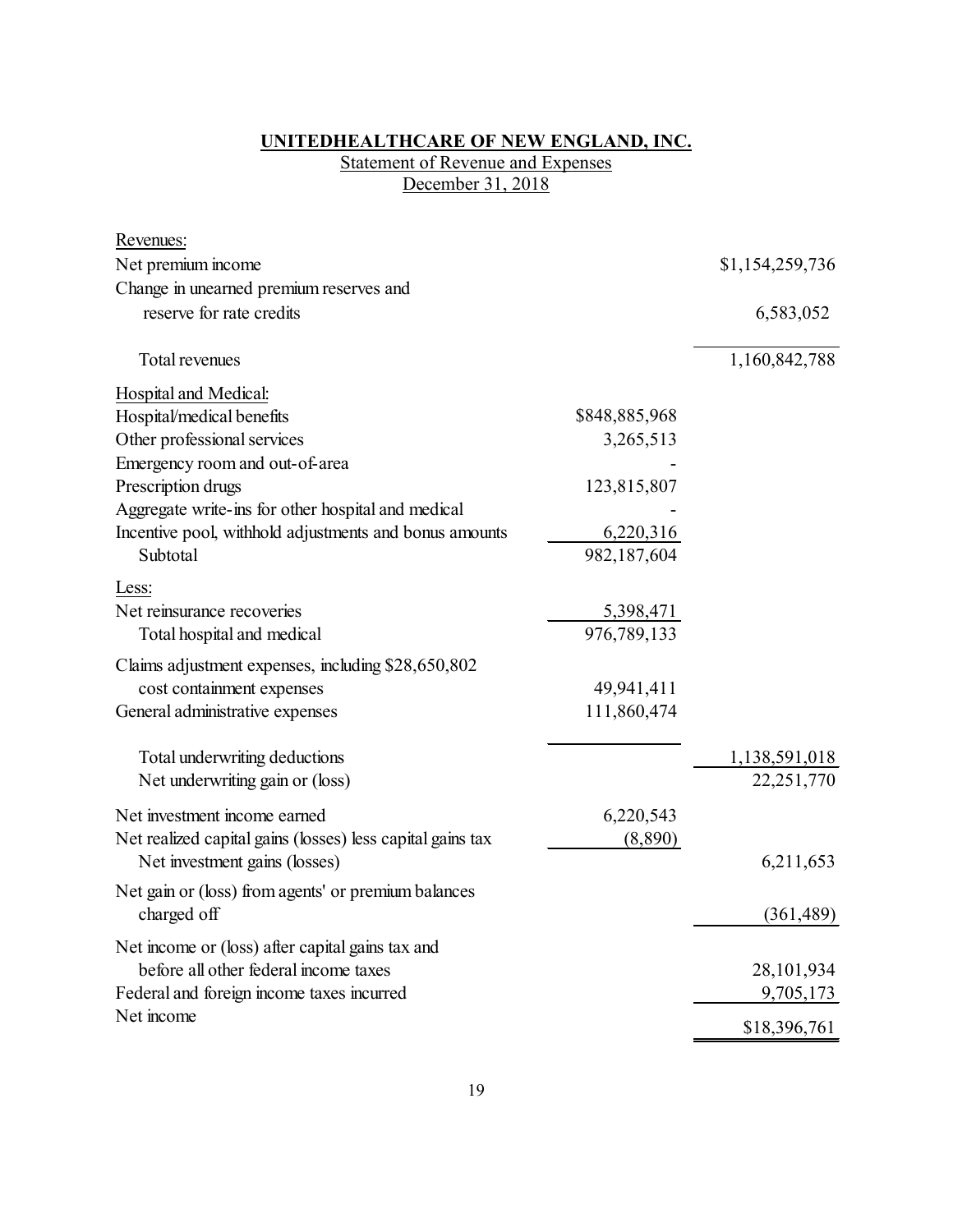# UNITEDHEALTHCARE OF NEW ENGLAND, INC.

# Reconciliation of Capital and Surplus December 31, 2013 to December 31, 2018

<span id="page-22-0"></span>Capital and Surplus, December 31, 2014

\$ 160,742,586

|                                                  | Gains      | Losses      |                |
|--------------------------------------------------|------------|-------------|----------------|
| Net income                                       | 82,241,861 |             |                |
| Change in net unrealized capital gains           | 98,519     |             |                |
| Change in net deferred income tax                |            | 190,148     |                |
| Change in nonadmitted assets                     |            | 2,788,033   |                |
| Dividends to stockholders                        |            | 82,500,000  |                |
| Aggregate write-in for surplus gains or (losses) |            | 25,000,000  |                |
| <b>Total Gains and Losses</b>                    | 82,340,380 | 110,478,181 |                |
| Net change in Capital and Surplus for            |            |             |                |
| the period                                       |            |             | (28, 137, 801) |
| Capital and Surplus, December 31, 2018           |            |             | \$132,604,785  |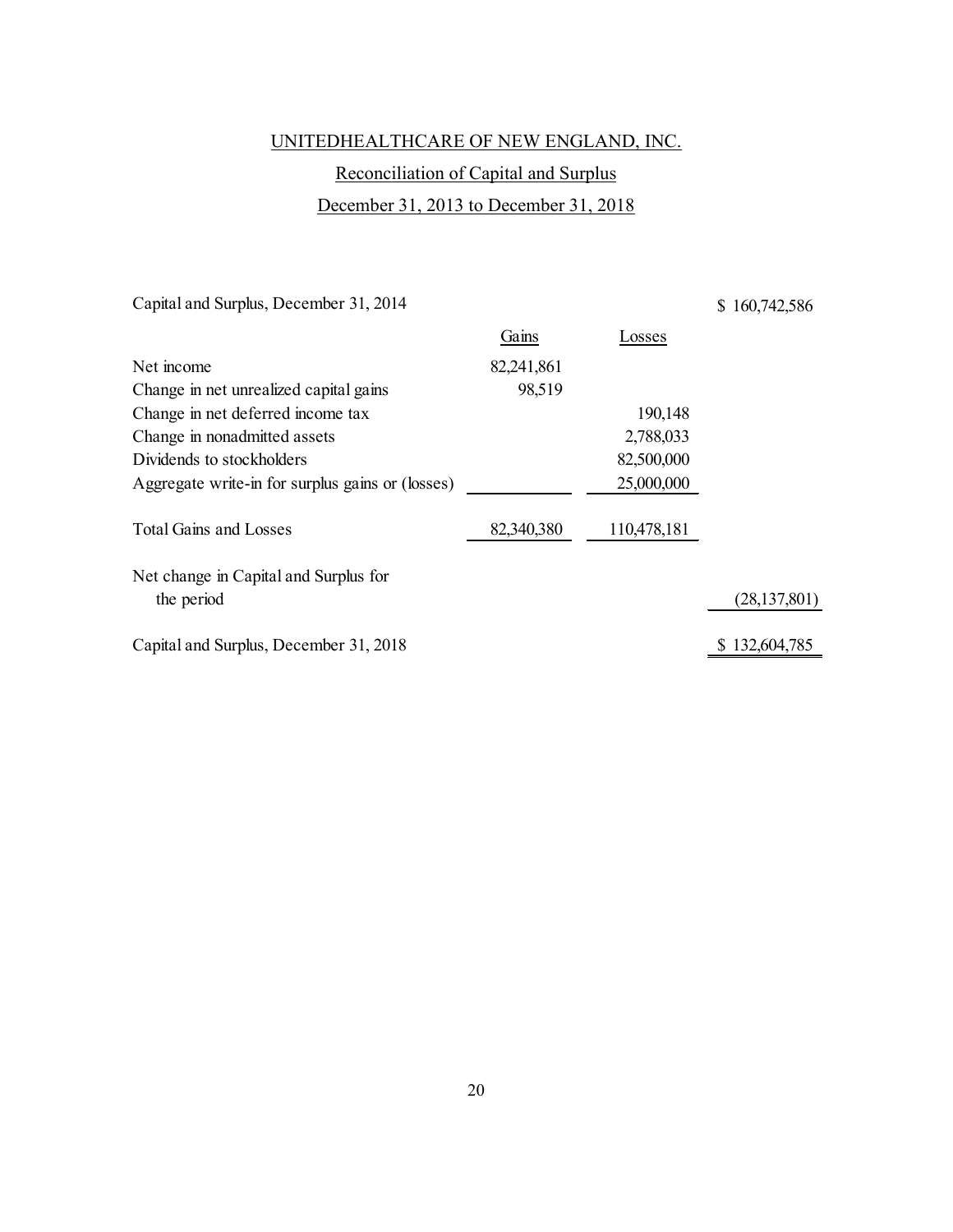# UNITEDHEALTHCARE OF NEW ENGLAND, INC. Analysis of Examination Adjustments December 31, 2018

<span id="page-23-0"></span>The examination of UnitedHealthcare of New England, Inc., performed as of December 31, 2018, did not disclose any material misstatements to the financial statements contained in its 2018 Annual Statement filing. Accordingly, the amounts reported by the Company have been accepted for purposes of this report.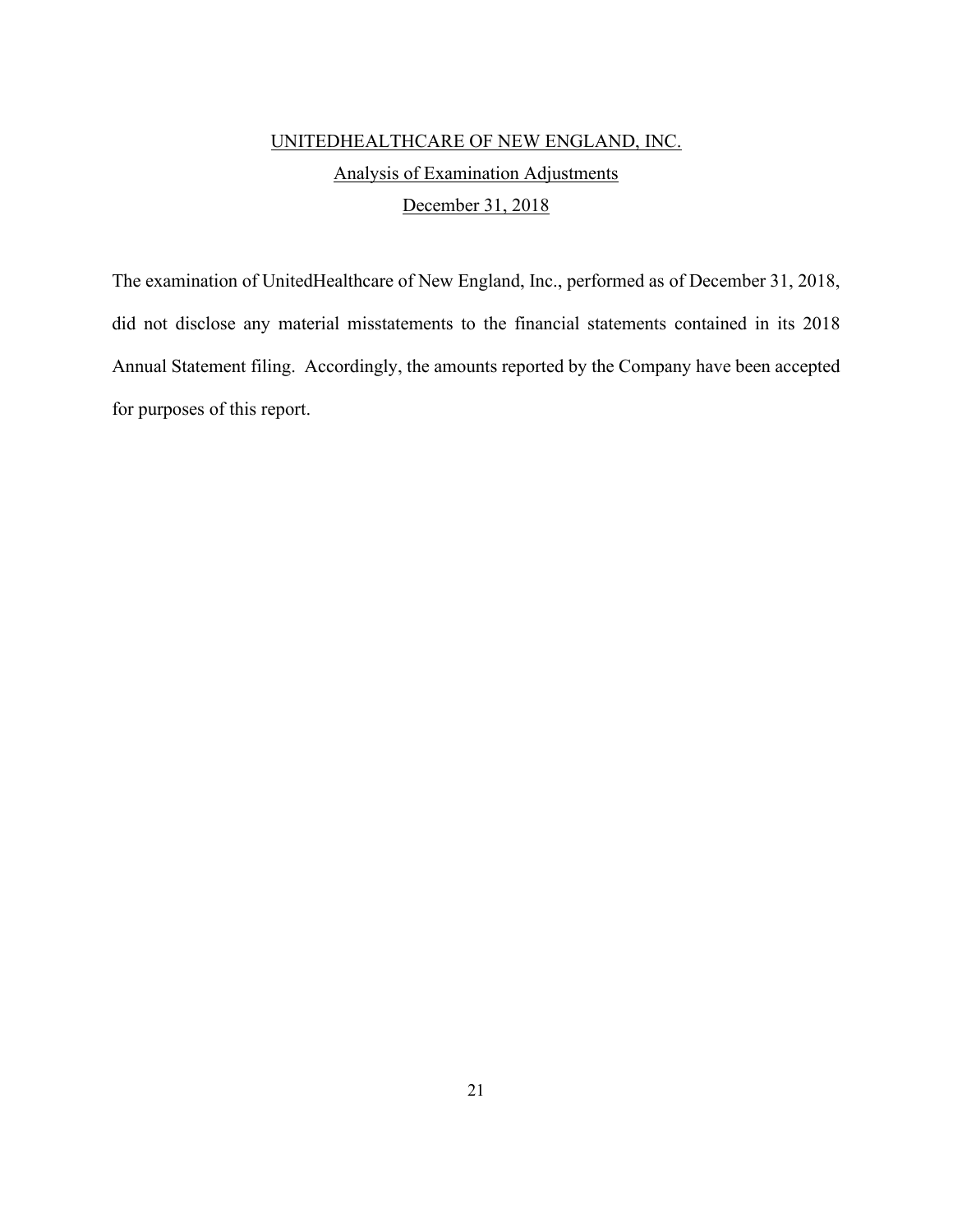#### **COMMENTS ON FINANCIAL STATEMENTS**

#### <span id="page-24-1"></span><span id="page-24-0"></span>**Bonds \$ 214,926,319**

The above amount is the net admitted value of bonds held by the Company at December 31, 2018 and is the same amount reported by the Company in its 2018 Annual Statement. All the bonds are held in accordance with the terms of custodial agreements with third-party financial institutions.

The quality ratings of all securities included in the Company's bond portfolio were reviewed based upon criteria established by the National Association of Insurance Commissioners ("NAIC"). It was noted that 97.3% of the bond portfolio represented class NAIC-1, which are bonds of the "highest" quality, according to the NAIC rating system, and 2.7% were NAIC-2.

The book value, fair value, actual cost and par value of the bond portfolio at December 31, 2018, are as follows:

| Book/Adjusted<br><b>Carrying Value</b> | Fair Value    | <b>Actual Cost</b> | Par Value     |
|----------------------------------------|---------------|--------------------|---------------|
| \$214,926,319                          | \$213,369,555 | \$216,895,793      | \$208,930,800 |

#### <span id="page-24-2"></span>**Common Stocks** \$ 11,621,975

The above amount is the same amount reported by the Company in its 2018 Annual Statement. Common stocks are stated at fair market value. The Company's common stocks are composed entirely of its share of the UHC Liquidity Pool, which consists of short-term investments with an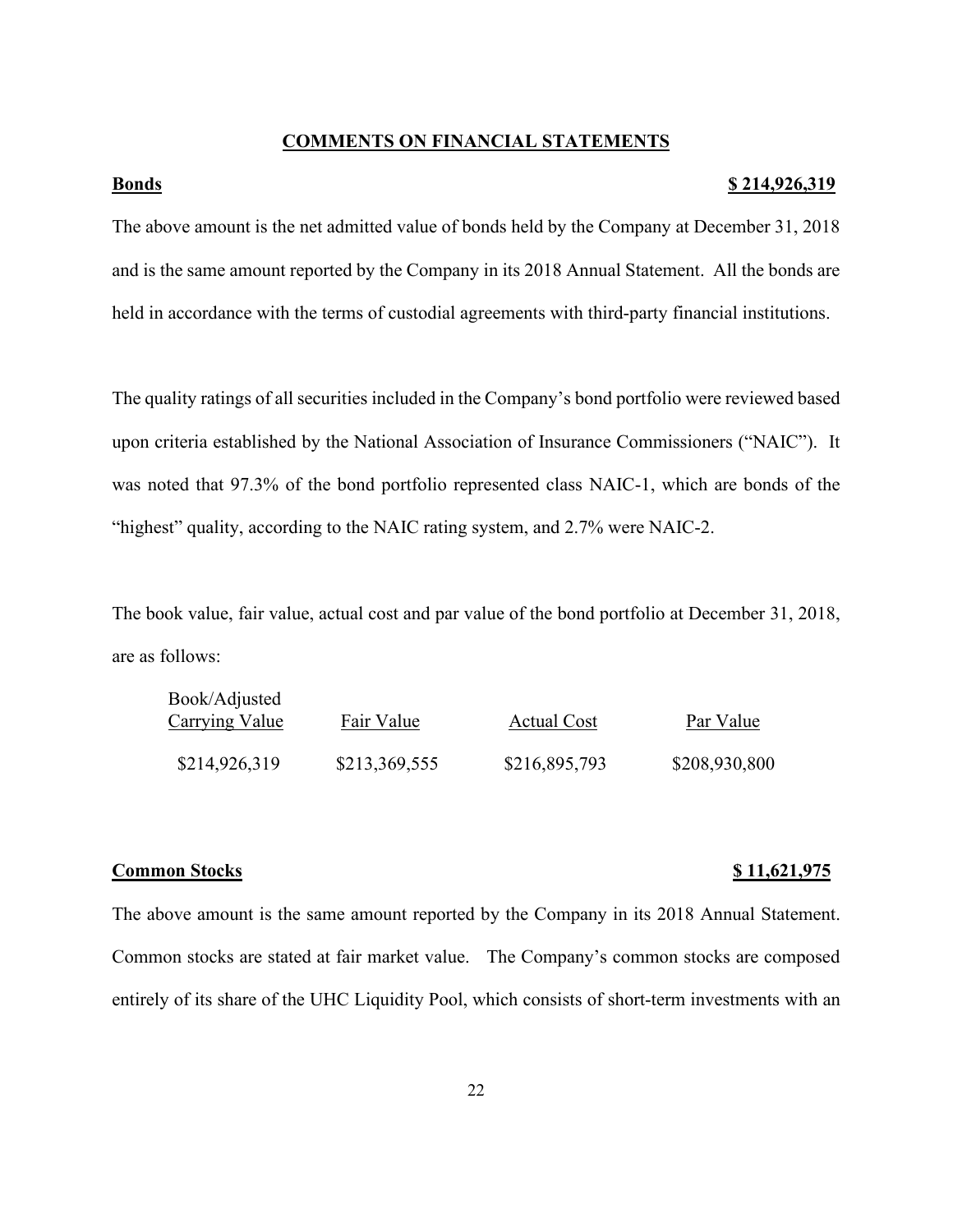average life of less than 60 days. The company's share of the pool is immediately convertible to cash at no cost or penalty.

The book value, fair value, and actual cost of the common stock portfolio at December 31, 2018, are as follows:

| Book/Adjusted<br><b>Carrying Value</b> | Fair Value   | <b>Actual Cost</b> |
|----------------------------------------|--------------|--------------------|
| \$11,621,975                           | \$11,621,975 | \$11,621,975       |

### <span id="page-25-0"></span>**Uncollected Premiums \$ 21,580,495**

The above amount is the same amount reported by the Company in its 2018 Annual Statement, and reflects the admitted portion of uncollected premium balances due from insured members. Uncollected premium balances that are over 90 days past due, other than amounts due from government insurance plans, are considered nonadmitted assets. Current balances are also nonadmitted if the corresponding balance greater than 90 days past due is more than inconsequential.

#### <span id="page-25-1"></span>**Premiums Received in Advance \$ 50,528,510**

The above amount is the same amount reported by the Company in its 2018 Annual Statement, and includes premiums received in full for the policies processed during the current period, but prior to the commencement of the service period.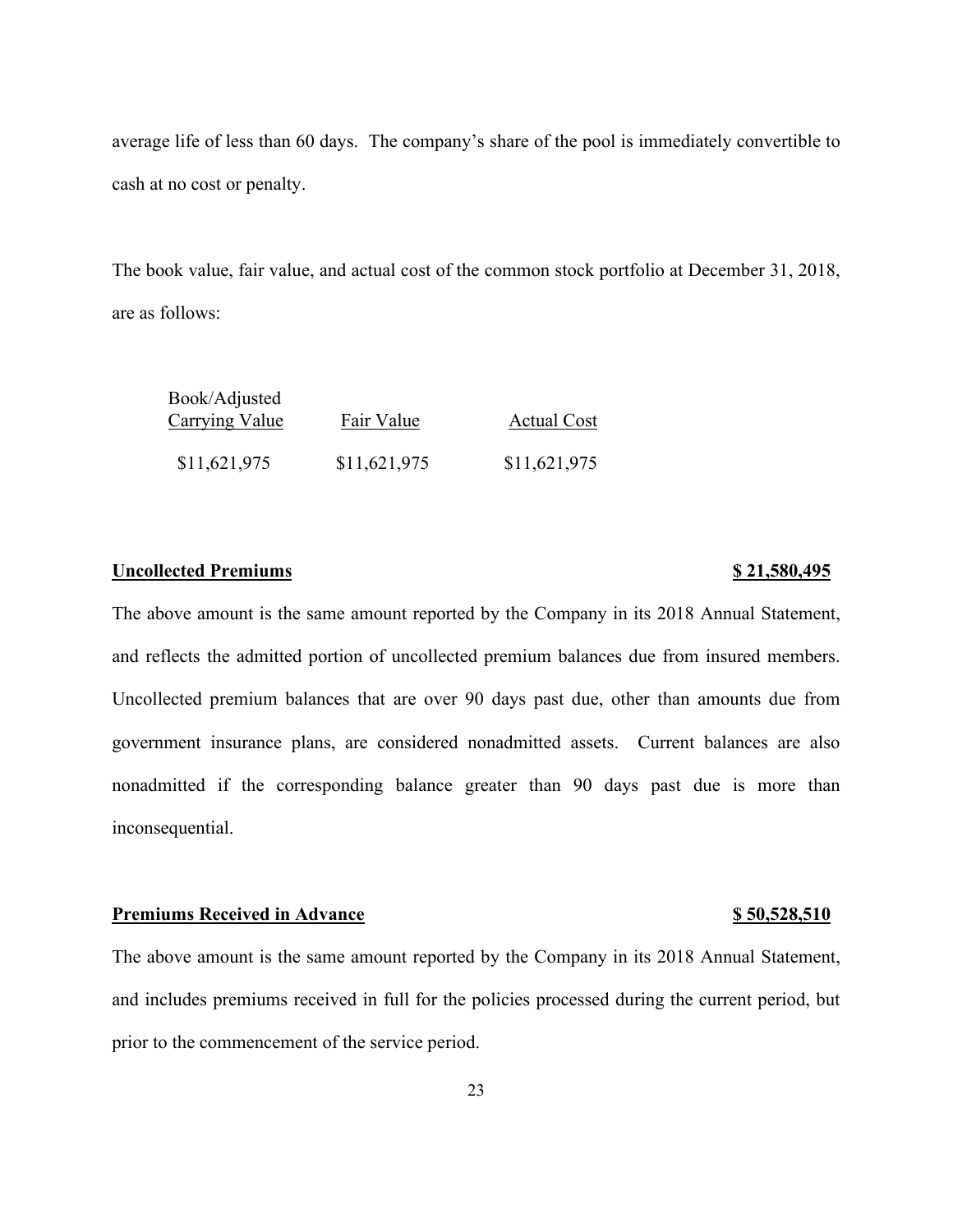#### <span id="page-26-0"></span>**Actuarially Determined Assets and (Liabilities)**

| <b>Accrued Retrospective Premiums</b>            | \$43,170,090    |
|--------------------------------------------------|-----------------|
| Health Care and Other Amounts Receivable         | 26, 267, 445    |
| Claims Unpaid                                    | (112, 847, 609) |
| Accrued Medical Incentive Pool and Bonus Amounts | (5,225,174)     |
| Unpaid Claims Adjustment Expenses                | (916, 943)      |
| Aggregate Health Policy Reserves                 | (11,267,481)    |
| Aggregate Health Claim Reserves                  | (593, 484)      |

The significant actuarially determined amounts above are the same as those reported in the Company's 2018 Annual Statement. The calculations prepared by the Company were reviewed by Lewis and Ellis, Inc. ("L&E"), consulting actuaries engaged by the State of Nevada to assist in the coordinated examination. L&E relied upon the underlying data reported by the Company, and their analyses included a review of the actuarial assumptions and methods used by the Company in determining the reserves, and such tests of actuarial calculations as deemed necessary.

In assisting L&E with their analysis, the examiners either independently performed or relied upon the procedures performed by the Company's independent accounting firm to verify the integrity of the underlying claims data, including completeness and accuracy testing. A combination of subjective and statistical sampling techniques was utilized in testing the claims data, as deemed appropriate.

L&E reviewed the actuarially determined liabilities as of December 31, 2018 and rendered an opinion that the amounts carried in the balance sheet as of December 31, 2018, are fairly stated.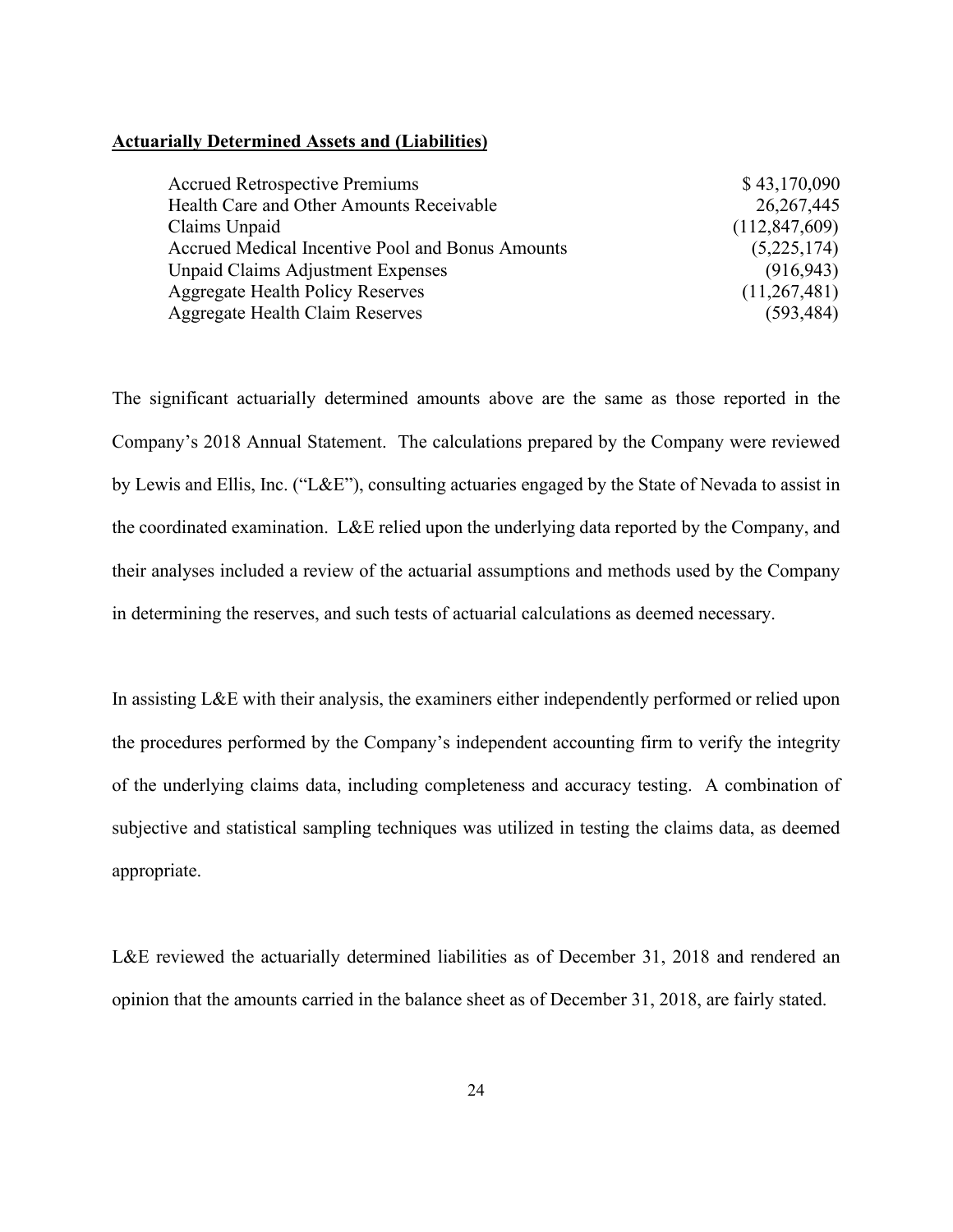#### **SUBSEQUENT EVENTS**

<span id="page-27-0"></span>A review of financial information, Company records, and the minutes to the Board of Directors' meetings and its various committees for the period subsequent to the examination period was performed to ascertain whether any subsequent events have occurred which would have a material impact on the Company's operations or financial statements. In addition, an inquiry was made of the Company's management regarding subsequent events. Based upon our review, there was one significant event which occurred subsequent to December 31, 2018 as follows:

On March 11, 2020, the World Health Organization declared the spreading coronavirus (COVID-19) outbreak a pandemic. On March 13, 2020, U.S. President Donald J. Trump declared the coronavirus pandemic a national emergency in the United States. The epidemiological threat posed by COVID-19 is having disruptive effects on the economy, including disruption of the global supply of goods, reduction in the demand for labor, and reduction in the demand for U.S. products and services, resulting in a sharp increase in unemployment. The economic disruptions caused by COVID-19 and the increased uncertainty about the magnitude of the economic slowdown has also caused extreme volatility in the financial markets.

The full effect of COVID-19 on the U.S. and global insurance and reinsurance industry is still unknown at the time of releasing this report. The Rhode Island Department of Business Regulation, Insurance Division (the "Insurance Division"), is expecting the COVID-19 outbreak to impact a wide range of insurance products resulting in coverage disputes, reduced liquidity of insurers, and other areas of operations of insurers. The Insurance Division and all insurance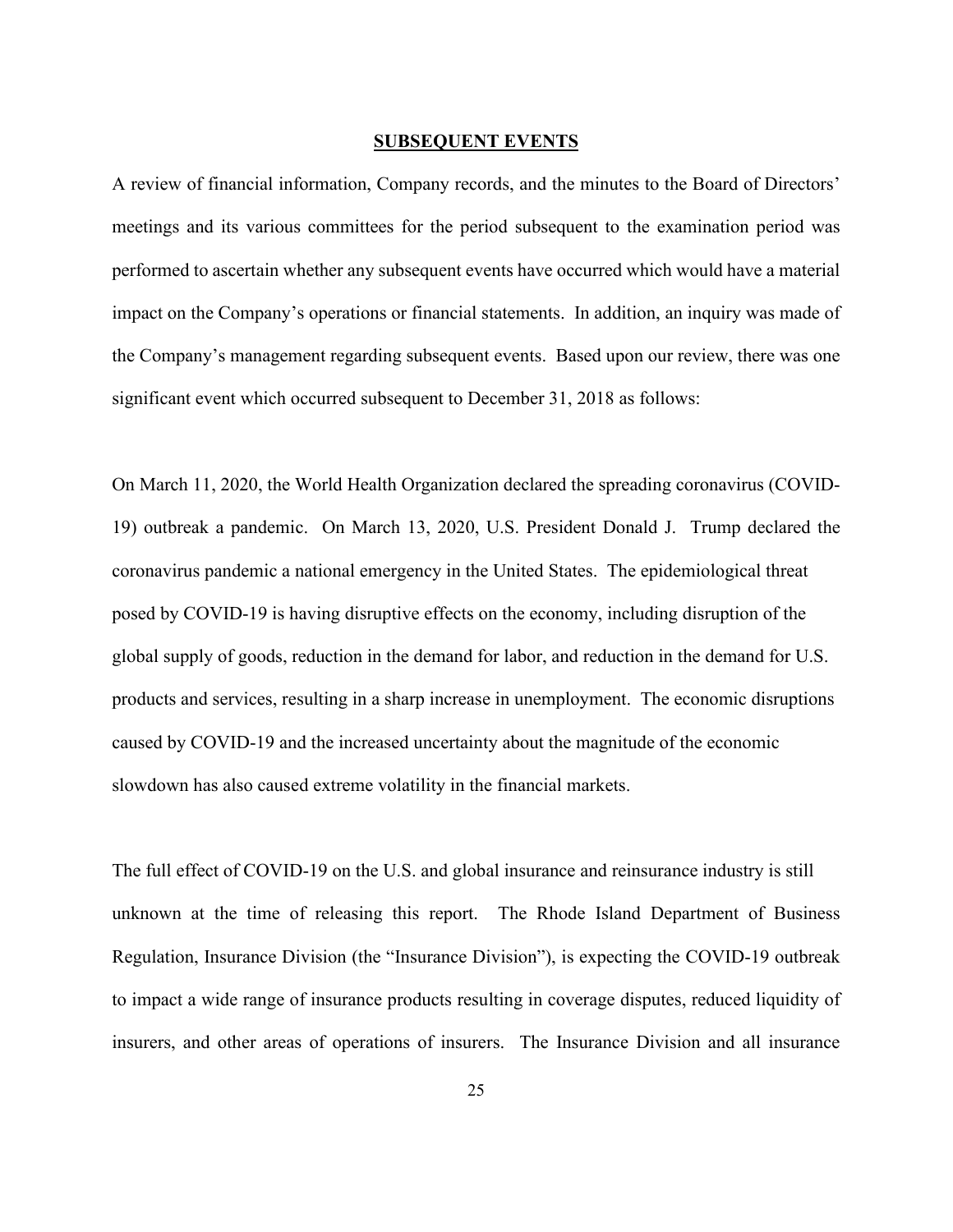regulators, with the assistance of the National Association of Insurance Commissioners ("NAIC"), are monitoring the situation through a coordinated effort and will continue to assess the impacts of the pandemic on U.S. insurers. The Insurance Division, in coordination with the Connecticut Insurance Department, has been in communication with UnitedHealth Group regarding the impact of COVID-19 on its business operations and financial position, including its Pandemic Preparedness Plan and Third-Party Services Management. Per summary analysis by the Connecticut Insurance Department, at this time there are no significant concerns with the UnitedHealth Group's financial solvency and business continuity plans.